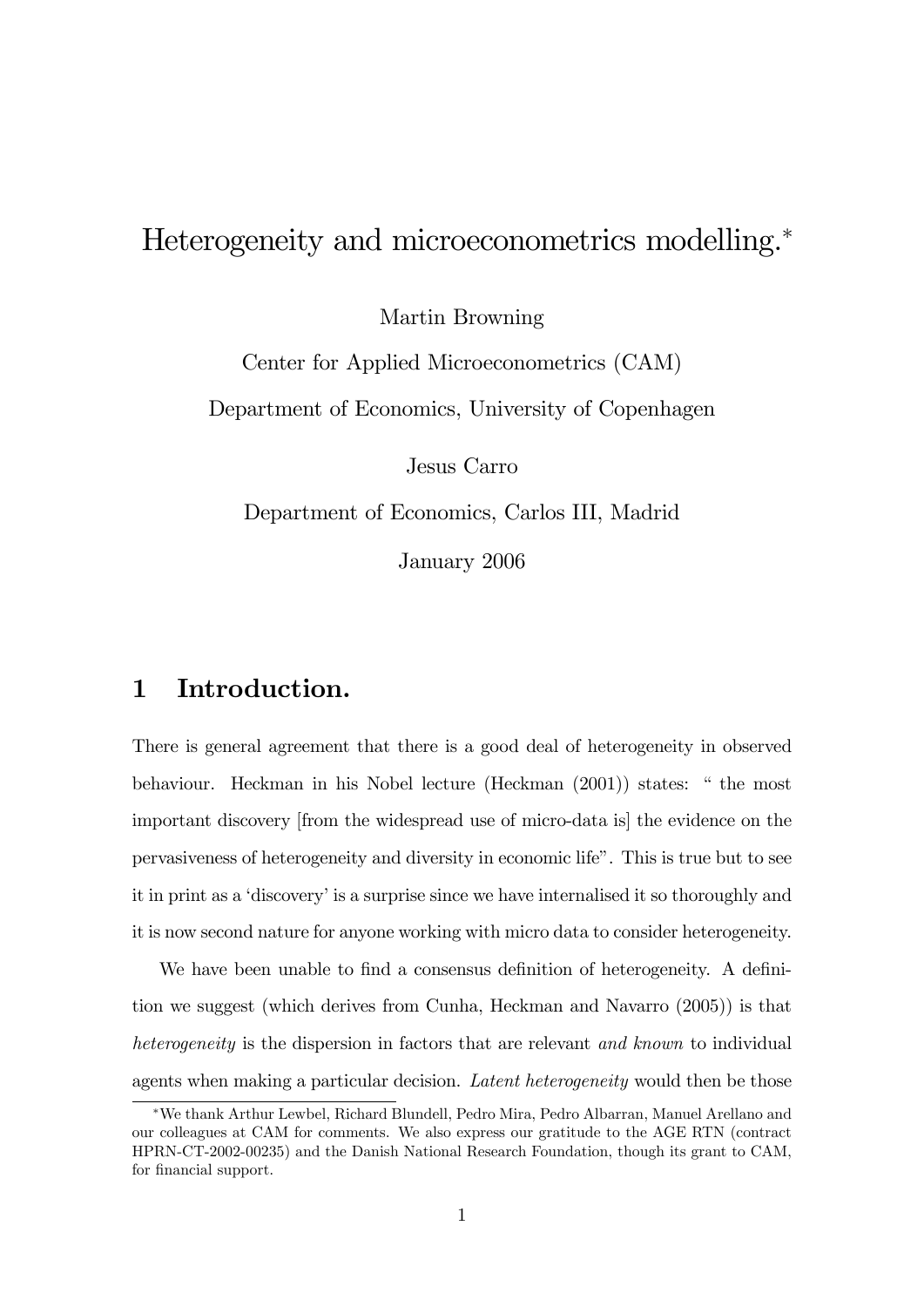relevant factors that are known to the agent but not to the researcher. The heterogeneity could be differences in tastes, beliefs, abilities, skills or constraints. Note that this definition does not impose that heterogeneity is constant over time for a given individual nor that because something is Öxed and varies across the population that it is necessarily heterogeneous. Examples of the former would be changing information sets and an example of the latter would be, say, some genetic factor which impacts on outcomes but which is unobserved by any agent. Thus a 'fixed effect in an econometric model may or may not be consistent with heterogeneity, as defined here.

Our definition of heterogeneity distinguishes it clearly from uncertainty, measurement error and model misspecification that are other candidates for the variation we see around the predictions of a given deterministic model.<sup>1</sup> The conceptual distinction between heterogeneity and measurement error and model misspecification is obvious (although it may be difficult to distinguish in empirical work), so we concentrate on uncertainty. To illustrate the issue we present an example about milk consumption. Most of the world's adult population cannot drink more than one cup of milk in day without feeling quite ill (see Patterson (2001) for details and references). This is because they lack the enzyme lactase that breaks down the sugar in milk (lactose) into usable sugars. The inability to digest milk is known as lactose intolerance but we should more properly speak of lactase persistence for those who can drink milk since this is a relatively late adaptation in our evolutionary history. The ability to drink milk as an adult seems to have arisen at least twice independently, both times amongst pastoralists. This happened very recently, perhaps as late as 6; 000 years ago. This has lead to considerable variation across the world in lactase persistence; for example, the rate is 97% in Denmark, 47% in Greece, 29% in Sicily, 8% amongst Han Chinese and 5% for the San in South Africa. In early

<sup>&</sup>lt;sup>1</sup>This definition has one major drawback which is that the vernacular term 'heterogeneity' does not coincide with the analytical definition suggested here. In some ways it would be best to have a wholly new term for heterogeneity as defined here, but that seems impossible at this late date.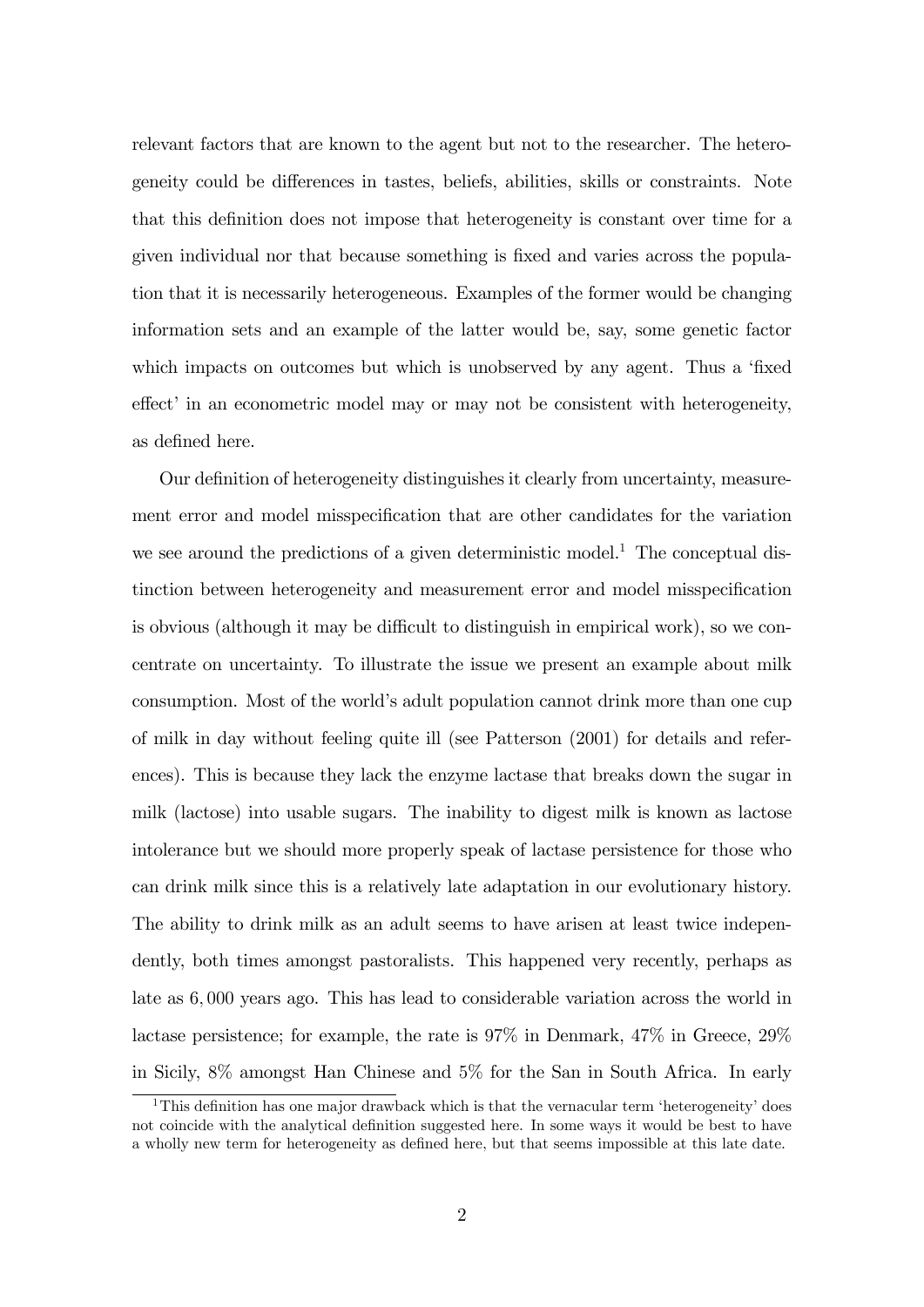childhood no one knows their type (lactose intolerant or lactase persistent). If every child within a population has the same beliefs, then there is no heterogeneity and only uncertainty. In adulthood, everyone knows their type. Then the variation observed in the population, at age 20 for instance, is due to heterogeneity, but there is no uncertainty. If people were ignorant of their type in childhood but had different beliefs, then there would be uncertainty and heterogeneity (in beliefs, not in their ability to digest milk). Distinguishing between heterogeneity and uncertainty is an important but difficult task; see Cunha *et al*  $(2005)$  for an analysis of this in the context of schooling choice.

Before going on it is necessary to mention a contrary view on heterogeneity in tastes which derives from Stigler and Becker (1977). They took the position that "tastes neither change capriciously nor differ importantly between people". Tastes for Becker and Stigler take as their domain commodities that are produced from market goods and time use or even deeper structures. Consider, for example, food. Market goods constitute the highest level of observability. Obviously, tastes over different foods differ; for example, tastes for milk as discussed in the previous paragraph. At the next level, tastes are deÖned over the characteristics inherent in food market goods; for example, different kinds of fats, calcium, vitamins etc. It is by no means obvious that tastes over characteristics differ significantly over time or place. The interest in this intermediate level is that we may be able to recover the food/nutrient conversion mapping from independent sources. This then makes the consumption of characteristics observable. This would allow us to test for various levels of heterogeneity. For example, does everyone in a given population have the same tastes? A weaker and more interesting hypothesis is that there is heterogeneity but the dispersion of tastes is the same across populations, conditional on demographic factors such as the age distribution. But even moving to characteristics may not be a deep enough level to allow us to support the hypothesis that everyone has the same tastes. People with different metabolic rates will have different tastes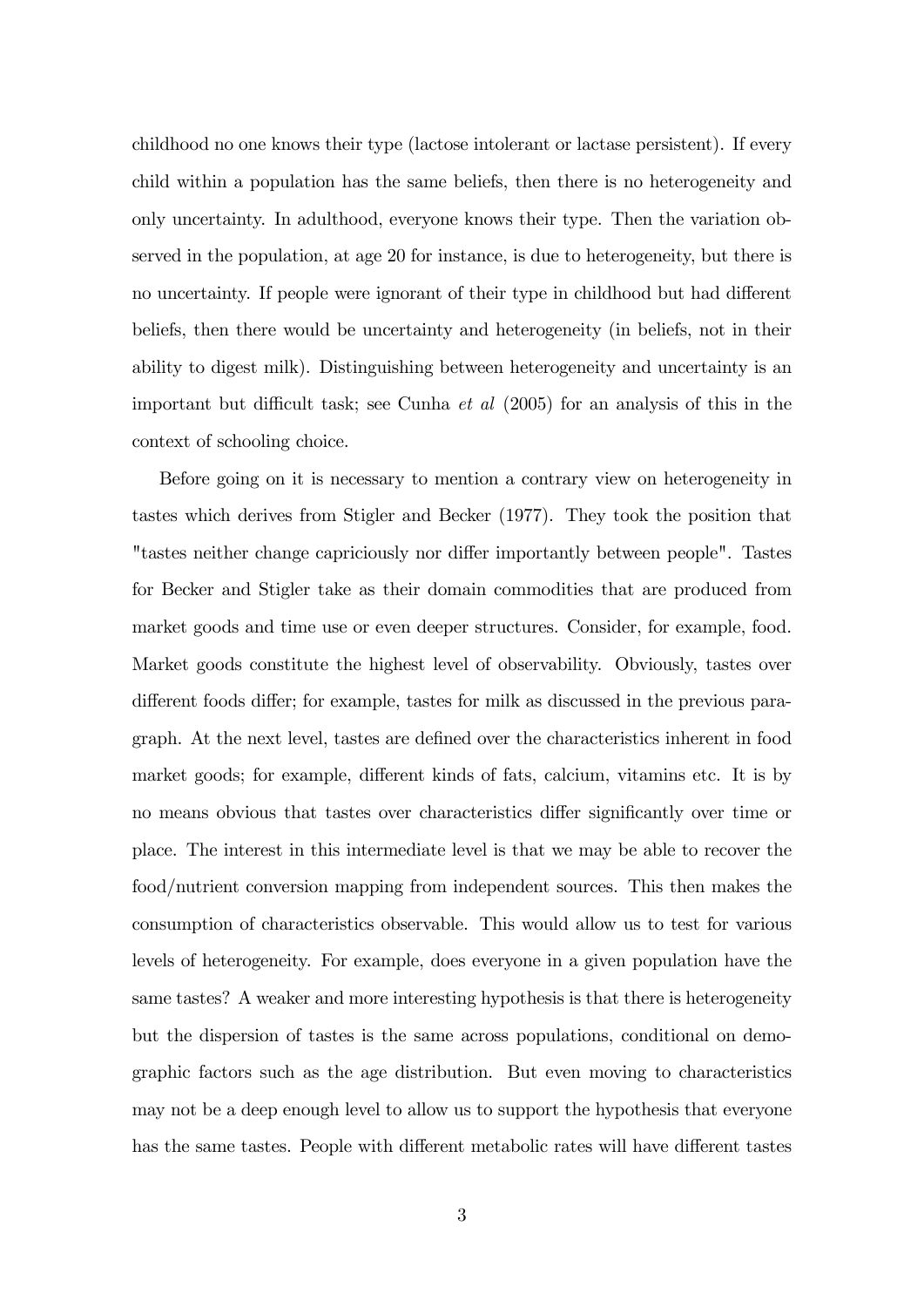over second level characteristics such as nutrients. Thus saturated fat is not valued because it is saturated fat but because it provides an energy source that allows us to function in a satisfactory way. Similarly, vitamin B12 (which is not found in any vegetables) is a vital ingredient for brain functioning but vegans might be happy to have some alternative that allowed their brain to continue working once they have depleted the five year store that the body usually keeps as a buffer stock. In this view, we may have to go to the deeper level of capabilities for the domain of common preferences.

Explicit in the Becker-Stigler view is the contention that an appeal to undefined heterogeneity in tastes is too ready an admission of ignorance. Certainly, the immediate use of 'fixed effects' or other heterogeneity schemes to allow for observable differences in outcomes is an admission of failure in economics (even if it sometimes considered a triumph in econometrics). The Becker-Stigler approach leads naturally to a research program that attempts to rationalize all observable differences in behaviour with no differences in tastes and only taking account of prices and incomes (or potentially observable constraints) and heterogeneity in the mapping from market goods to the domain of preferences which can potentially be identified from observable background factors. However, to assert homogeneity of tastes at the level of capabilities (as suggested in the last paragraph) is much less attractive for modelling since it seems to substitute one ignorance (of the mapping from market goods to capabilities) for another (the undifferentiated distribution of tastes over market goods).

This paper attempts to make three main points. First, we claim that there is a lot more heterogeneity about than we usually allow for in our microeconometric modelling. This first theme is covered in section 2. The illustrations we present are from our own work but we believe that the point is a very general one. Second, in most contexts it makes a big difference for outcomes of interest whether and how we allow for heterogeneity. We shall illustrate this as we go along. Our third main point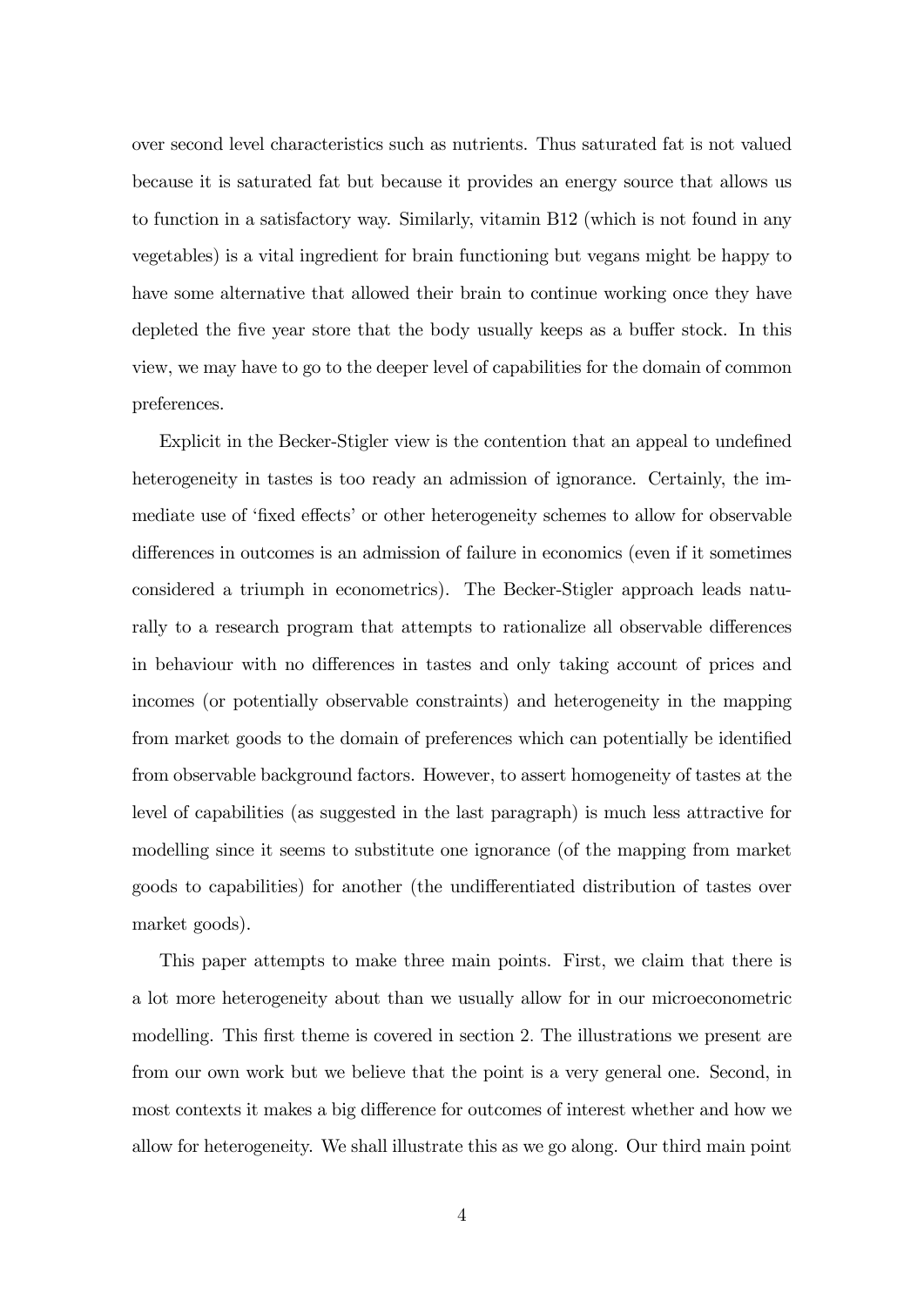is that it is difficult to allow for heterogeneity in a general way. This is particularly the case if we want to fit the data and be consistent with economic theory. This is discussed in section 3 which provides some examples. Our main contention there is that most schemes currently employed in applied microeconometrics are chosen more for their statistical convenience than for their fit to the data or their congruence with economic theory. We believe that heterogeneity is too important to be left to the statisticians and that we may have to sacrifice some generality for a better fit and more readily interpretable empirical estimates. In stating this we certainly do not want to suggest that all microeconometric analyses suffer from this problem. The struggle to find heterogeneity structures that also provide interpretable estimates is an old one and one that continues to inform much structural estimation to this day. A classic example is Mundlak (1961) who allows for heterogeneity in managerial ability for farmers and more recent examples are McFadden and Train (2000) for discrete choice models, Heckman, Matzkin and Nesheim (2003) for hedonic models and Laroque (2005) for models of labour supply allowing for heterogeneity in the taste for work that is correlated with productivity.

In section 4 we present some results from our own work on dynamic binary choice models that allow for maximal heterogeneity. Since not much is known about the properties of estimators in this context, even when we only allow for conventional fixed effects', we choose to study in depth the simplest model, a stationary first order Markov chain model. Working with such a simple model we can recover analytical results concerning bias, mean squared error, the power of tests etc.. As we shall show, this allows us to develop novel estimators that are designed with our choice criteria (bias or mean squared error) in mind.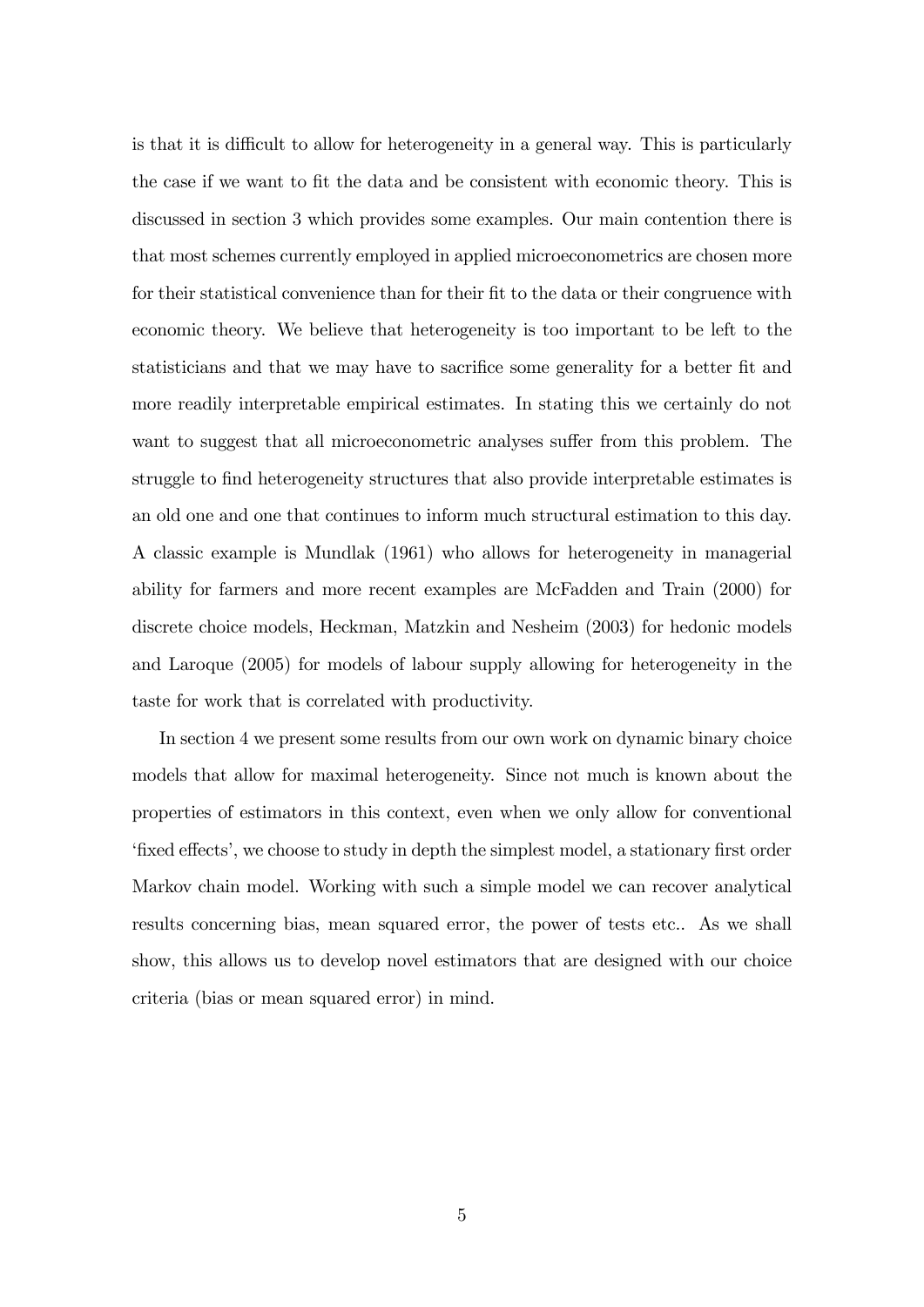# 2 There is a lot of heterogeneity about.

### 2.1 Earnings processes.

In many contexts the evidence points towards more heterogeneity than is usually allowed for. We hazard a conjecture that in a majority of published empirical papers there is 'significantly' more heterogeneity than is allowed for in the modelling. We shall illustrate this with two examples from our own work. The first example is for a linear dynamic model for earnings processes. A close to consensus model is that once we control for common time effects, log earnings are a unit root with homogeneous short run variances, an  $MA$  error term and no drift:

$$
\Delta y_{it} = \varepsilon_{it} + \theta \varepsilon_{i,t-1} \text{ with } \varepsilon_{it} \sim \text{iid} (0, \sigma^2)
$$
 (1)

for agent i. This model has two parameters (or more if we allow an  $MA(2)$  process or an error distribution with more than one parameter). This model seems to be popular because it is the reduced form for a model which has a 'permanent income' component and also because it is believed that it Öts the data well. Although very popular, other processes have also been considered. For example, trend stationary models which allow for a negative correlation between starting values and the trend. This captures Mincer style on the job training in which some workers trade of initial earnings for higher earnings later on; see Rubinstein and Weiss (2005). The important point about all of these analyses is that they typically assume very little heterogeneity once we condition on the starting value. Figure 1 shows 10 paths for white, high school educated males from age  $25$  to  $35$ , drawn from the  $PSID<sup>2</sup>$ . The subsample displayed is chosen so that all have close to the mean earnings at age 25. This figure suggests that the consensus model may not be adequate to fit the data,

 ${}^{2}$ In line with convention in the earnings literature, these are actually the residuals from a first round regression (on a larger sample) of log earnings on time and age dummies. The larger sample is identical to that taken in Meghir and Pistaferri (2004); it is an unbalanced panel that covers the years  $1968 - 1993$  and includes workers aged between 25 and 55.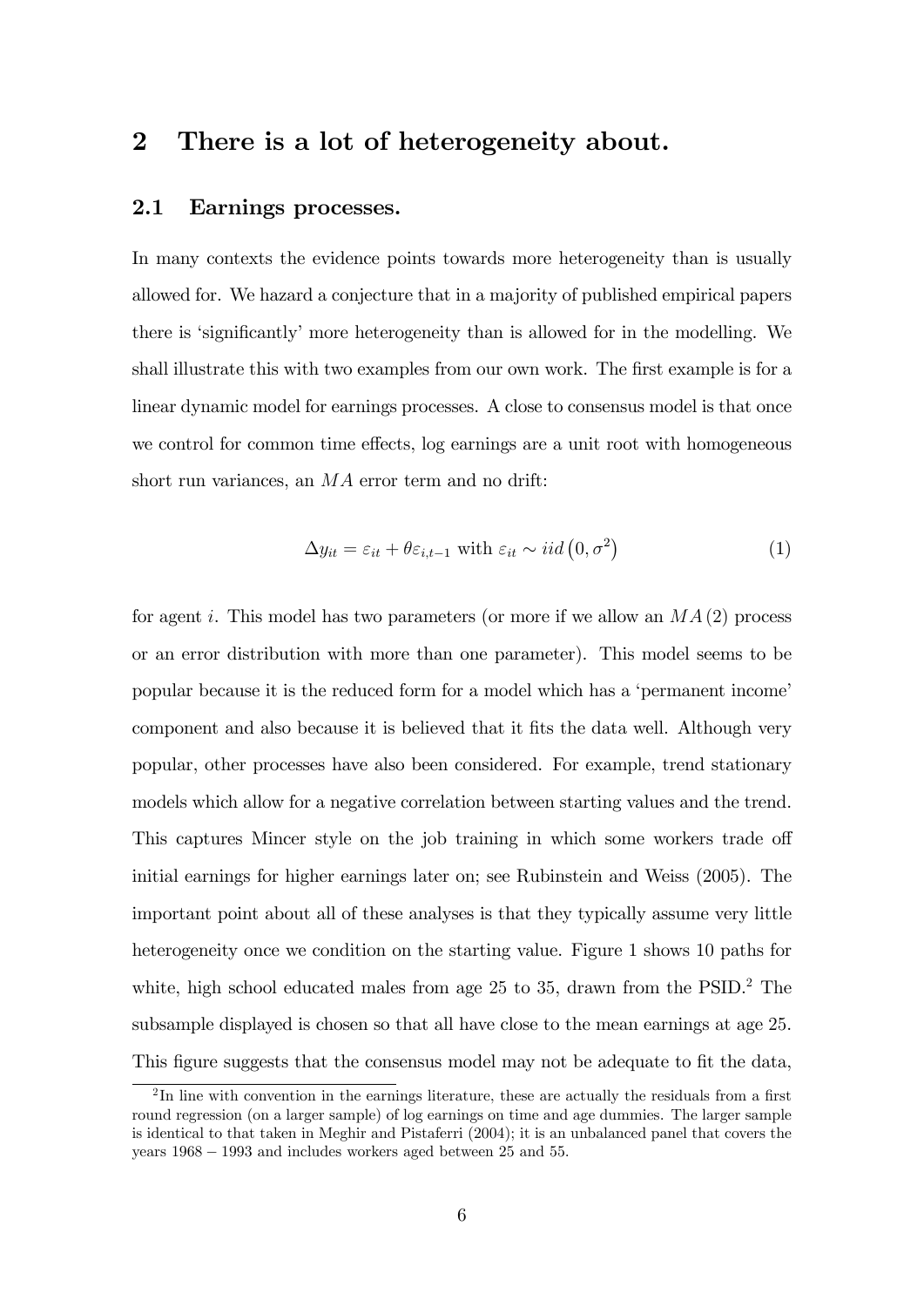even when we have the same initial observation. There seems to be clear evidence of differences in volatility and also some visual evidence of differences in trends. On the other hand, even practiced eyes may not be able to tell drift from the working out of a unit root with only 10 observations, so more formal evidence is required.

Alvarez, Browning and Ejrnæs (2002) (ABE) consider a model with lots more heterogeneity than is allowed for in previous empirical analyses. They start with a parametric model that has six parameters per worker and in which all of the parameters are heterogeneous. To overcome the curse of dimensionality for this model they use a simulated minimum distance (or indirect inference) estimation approach that requires that the final model fits all of the outcomes of interest that previous researchers have suggested are important (and some other data features that have not been considered before). They find that the following stable (but not stationary<sup>3</sup>) four parameter model gives a good fit to the data:

$$
y_{it} = \delta_i (1 - \beta_i) + \beta_i y_{h,t-1} + \varepsilon_{it} + \theta_i \varepsilon_{i,t-1} \text{ with } \varepsilon_{it} \sim i i N (0, \sigma_i^2)
$$
 (2)

Interestingly, unit root models are decisively rejected (but models with a mixture of a unit root and a stable process do quite well). The consensus model Öts very poorly, contradicting the widespread belief that it Öts well. The important point in the current context is that all four parameters  $(\delta, \beta, \theta, \sigma)$  are heterogeneous. ABE find that the joint distribution of these four parameters is described well by a three factor model. One of these factors is the starting value and the other two are latent factors.<sup>4</sup> The preferred version of the general model has heterogeneity in all of the four parameters above (plus a parameter for an ARCH scheme).

<sup>&</sup>lt;sup>3</sup>We follow the terminology of Arellano (2003a) and say that a first order dynamic process is trend stable if the AR parameter is less than unity and the initial values are unrestricted. If the initial values are restricted to be consistent with the long run distribution then the process is stationary.

<sup>&</sup>lt;sup>4</sup>This modelling methodology is an extension of the scheme suggested in Chamberlain (1980) in which the distribution of the individual parameters is allowed to be conditional on the starting values. See Wooldridge (2005) for post-Chamberlain references and a strong defence of this mode of modelling.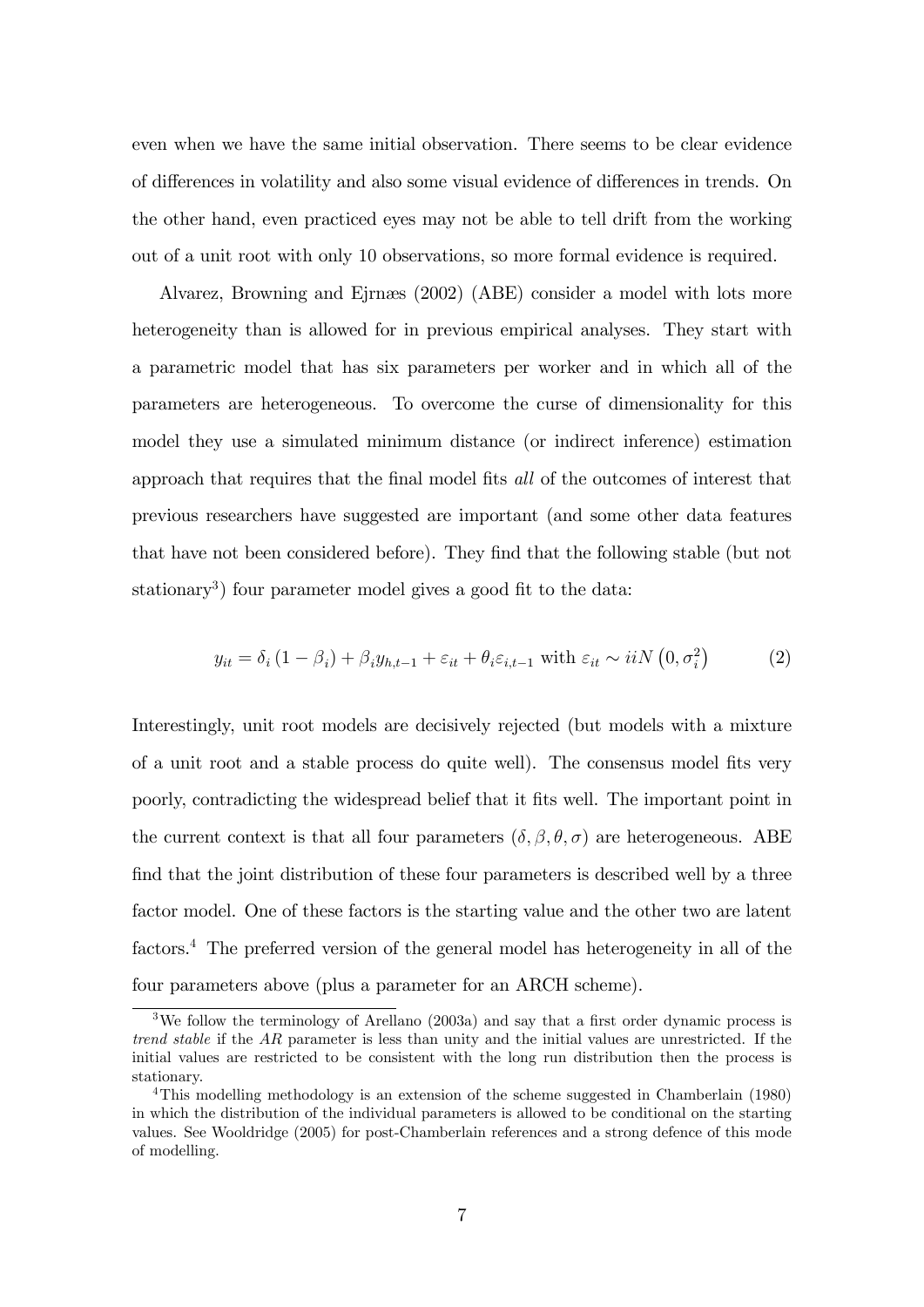A finding that conventional empirical models do not make adequate allowance for heterogeneity in parameters does not necessarily mean that they are significantly wrong for all outcomes of interest. To illustrate, we consider two outcomes of interest for earnings processes. The first is actually a parameter: the short run standard deviation,  $\sigma_i$ . This is a crucial input in models of consumption which allow for precautionary saving. Typically, the level of precautionary saving is an increasing and strictly convex function of the standard deviation of income risk.<sup>5</sup> It will be clear that allowing for heterogeneity in this parameter will impact on estimates of precautionary saving. Agents who are identical in every respect except for the income risk they face will hold different levels of 'buffer stocks' and the mean of the homogeneous model may be very different to that from a model with heterogeneous variances. For the consensus model (1) (with allowance for ARCH and measurement error) the estimate of the standard deviation for the zero mean Normally distributed error is 0:142; this gives that the probability of a large drop in earnings (20% or more) between any two periods is about 8%. Table 1 presents the distribution of the standard deviation for (1) with allowance for a heterogeneous variance and for (2). For the consensus model with heterogeneous variances (row 1) there is a great deal of heterogeneity in variances (as we would expect from figure 1). Many workers face low risk and would have virtually no precautionary motive. On the other hand, about 10% of workers have a standard deviation of over 0:25 which implies a probability of a large drop of about 21%; for this group the precautionary motive would be very strong. When we move to the fully heterogeneous model (the second row of Table 1) the standard deviation distribution is lower (because the error terms in the consensus model with variance heterogeneity have to 'mop up' the heterogeneity in the other parameters) but there is still considerable dispersion in risk. The lesson we draw from this is that if the primary interest is in the variance, then a simple

<sup>&</sup>lt;sup>5</sup>The leap from the error variance in  $(2)$  to risk is a large one - there is measurement error and the changes may be anticipated or even have been chosen - but it is often made in consumption modelling.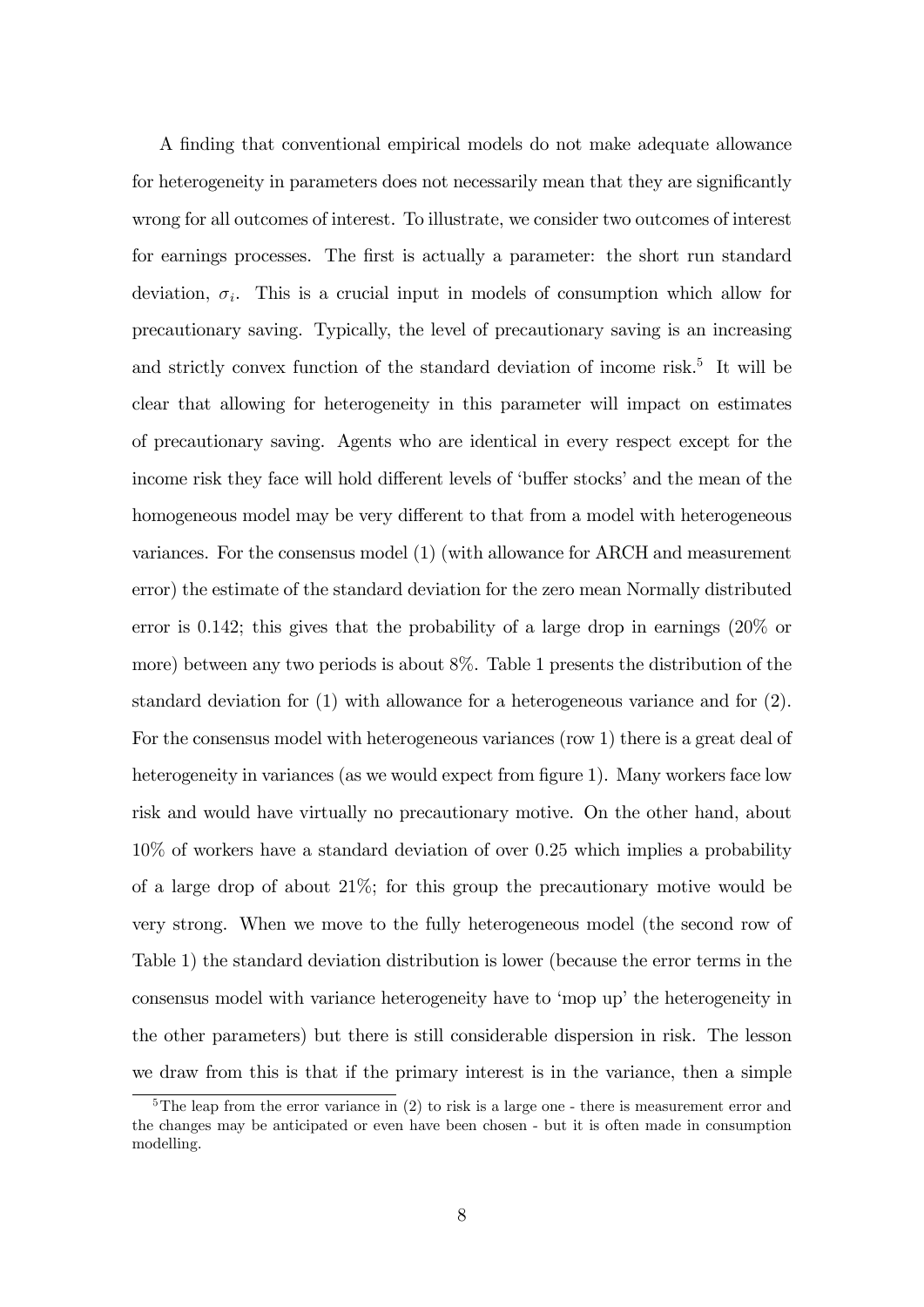| Percentile   $10\%$   $25\%$   $50\%$   $75\%$   $90\%$                                            |                                                          |  |  |
|----------------------------------------------------------------------------------------------------|----------------------------------------------------------|--|--|
| Equation (1) with heterogeneous variances $\vert 0.07 \vert 0.09 \vert 0.13 \vert 0.19 \vert 0.25$ |                                                          |  |  |
| Equation $(2)$                                                                                     | $\vert 0.05 \vert 0.07 \vert 0.10 \vert 0.15 \vert 0.21$ |  |  |

Table 1: The distribution of the standard deviation of income residuals

model with allowance for heterogeneity in the variances would probably suffice but the homogeneous variances model is way off.

Our second outcome of interest is the distribution of lifetime earnings. Cunha, Heckman and Navarro (2005) have a discussion of the formidable problems in using empirical distributions such as these in modelling schooling decisions. In particular, they treat carefully the distinction between heterogeneity (what subjective distributions do young people have over the parameters) and uncertainty (the residual uncertainty given a model with a set of parameters) that motivated the definition of heterogeneity given in the introduction. Unlike the distribution of the error variances, the moments or quantiles of the lifetime earnings distribution are highly nonlinear function of the model parameters and it is impossible, a priori, to judge whether allowing for heterogeneity will make much difference. To generate the distribution of lifetime earnings we simulate 25; 000 paths from age 25 to 55 using the model  $(2)$ , add back in the age effects taken out in the first round regressions and discount earnings back to age 25 with a discount rate of  $3\%$ . In figure 2 we present estimates of the trade-off between median and interquartile range based on the consensus model with heterogeneous variances, (as in the first row of Table 1), and the preferred model,  $(2)$ . As can be seen, the trade-off is very close to linear and increasing for the consensus model with heterogeneous variances but nonlinear for the preferred model. In particular, the trade-off between median and interquartile range is much steeper for those who expect a relatively low median lifetime income. Whether or not these significantly different outcomes would translate into different estimates of, say, schooling choices would depend on the exact details of how we use these estimates, but there is at least the potential for serious error if we use the consensus model rather than the preferred model which allows for significantly more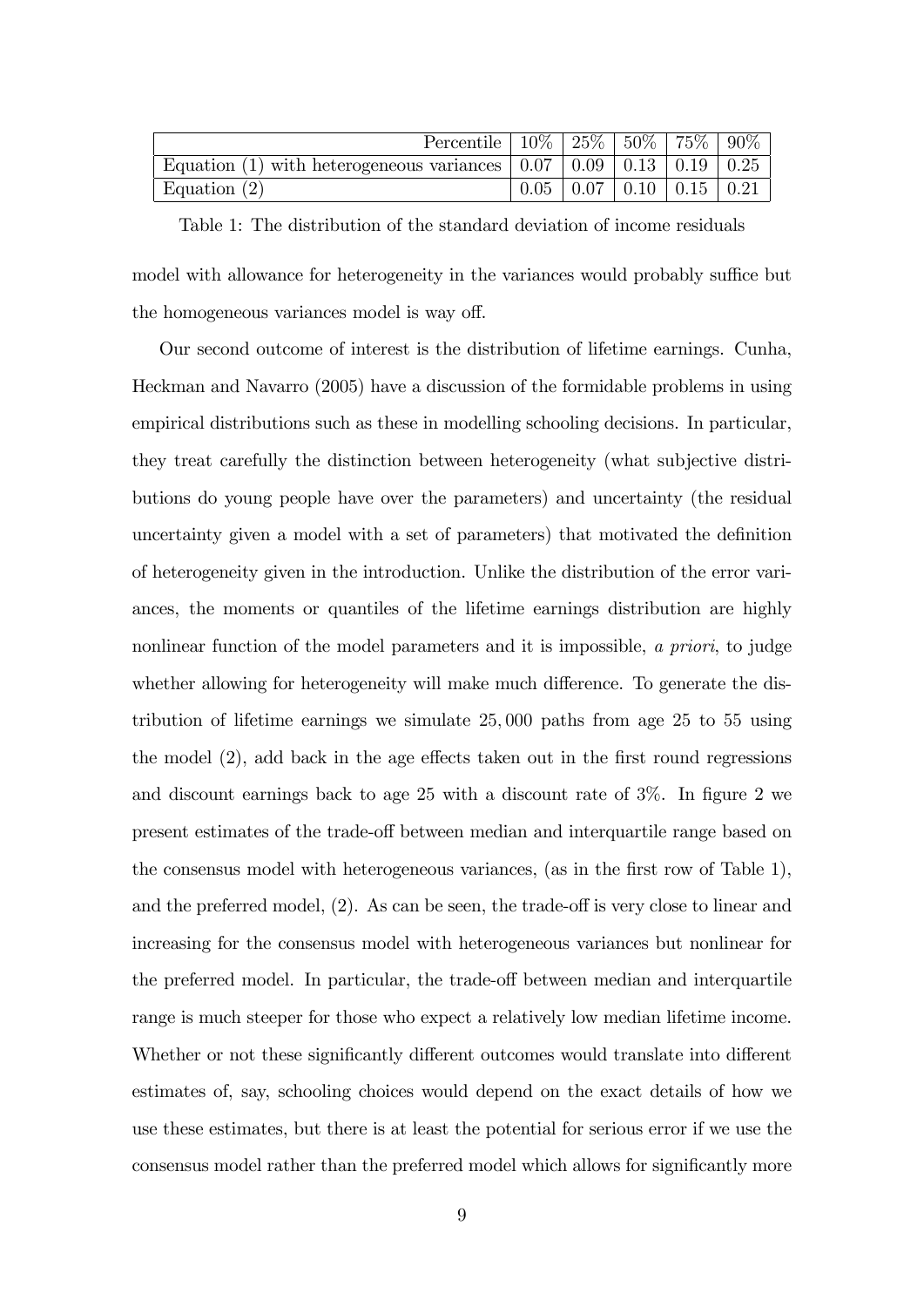heterogeneity.

### 2.2 Dynamic discrete choice.

Our second example of the ubiquity of heterogeneity is for a dynamic discrete choice model for the purchase of whole (full fat) milk; see Browning and Carro (2005). The data are drawn from a Danish consumer panel which is unusual in that the panel follows a large and representative group of households over a long period. Specifically we consider weekly purchases of different varieties of milk and we observe each household for at least 100 weeks (and some for 250 weeks). After some selection to meet various criteria (such as buying whole milk in at least 10% and at most 90% of the weeks we observe) we have a sample of 371 households. The availability of such a long panel enables us to explore with real data the effectiveness of different heterogeneity schemes suggested for small- $T$  panels. In section 4 we shall return to a detailed study of estimators in this context but for now we simply want to show that there is more heterogeneity in this choice than we would usually allow for. To do this, we use a dynamic Probit for each household:

$$
\Pr(y_{it} = 1 \mid y_{i,t-1}, x_{it}) = \Phi(\eta_i + \alpha_i y_{i,t-1} + x_{it}'\beta)
$$
\n(3)

where  $y_{it}$  is a dummy for household i buying whole milk in week t and  $x_{it}$  is a vector of covariates such as seasonal dummies, a trend and family composition variables. In this analysis we impose that the parameters for the latter are homogeneous but we could let them be idiosyncratic for each household in which case we would treat the data as a collection of 371 time series. We do, however, allow that the  $AR$  parameter may vary across households. The usual approach is to impose homogeneity on this parameter:

$$
\Pr(y_{it} = 1 \mid y_{i,t-1}, x_{it}) = \Phi(\eta_i + \alpha y_{i,t-1} + x'_{it}\beta)
$$
\n(4)

Our interest here is in whether the latter is a reasonable assumption.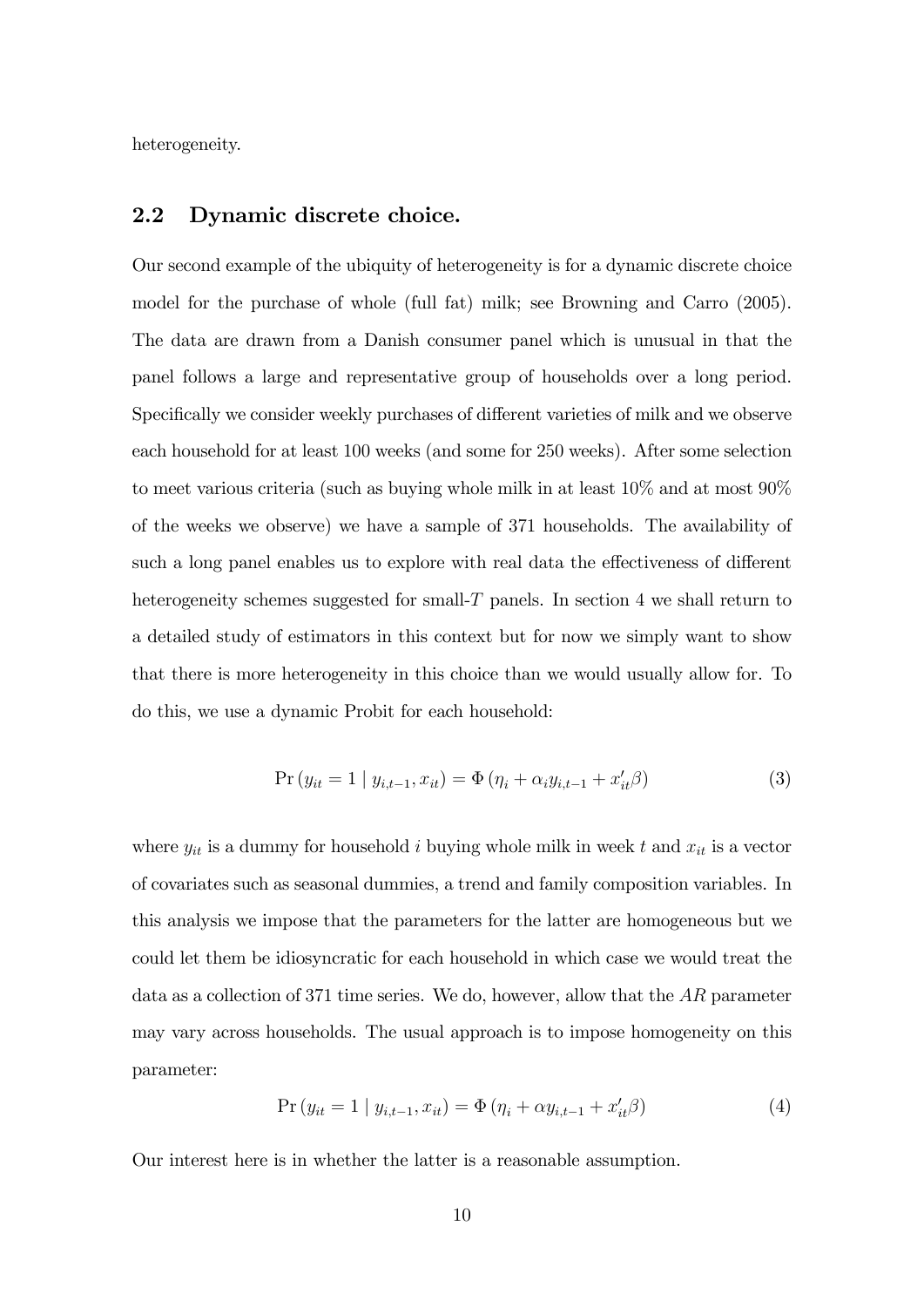Before presenting results it is worth considering the role of the homogeneous AR parameter assumption in dynamic models generally. If we had a linear model:

$$
y_{it} = \eta_i + \alpha_i y_{i,t-1} + \varepsilon_{it} \tag{5}
$$

then the most common restriction to impose is that the marginal dynamic effect, in this case  $\alpha_i$ , is the same for everyone. This is usually assumed more for econometric convenience than for its plausibility but it has the virtue of imposing a restriction on an object of interest. When moving to a nonlinear model the letter of this restriction is usually retained but the spirit is lost. Consider, for example the dynamic discrete choice model:

$$
pr(y_{it} = 1 | y_{it-1}) = F(\eta_i + \alpha_i y_{it-1})
$$
\n(6)

where  $F(.)$  is some parametric cdf. The marginal dynamic effect is given by:

$$
M_i = F(\eta_i + \alpha_i) - F(\eta_i)
$$

Imposing that the  $AR$  parameter  $\alpha_i$  is homogeneous does not imply a homogeneous marginal dynamic effect. Furthermore, this restriction is *parametric* and depends on the chosen cdf. Thus assuming that  $\alpha_i = \alpha$  for all i for one choice of F (.) implies that it is heterogeneous for all other choices, unless  $\alpha$  is zero. This emphasizes the arbitrariness in the usual homogeneity assumption since there is no reason why the homogeneity of the state dependence parameter  $\alpha$  should be linked to the distribution of  $F(.)$ . In contrast, the homogeneous marginal dynamic effect assumption,  $M_i = M$ , that is the correct analogue of the linear restriction gives:

$$
\alpha_i = F^{-1} \left( M + F(\eta_i) \right) - \eta_i \tag{7}
$$

for some constant  $M$ . Thus the homogeneous  $AR$  parameter model is conceptually at odds with the same assumption for linear models. Although we believe the (7)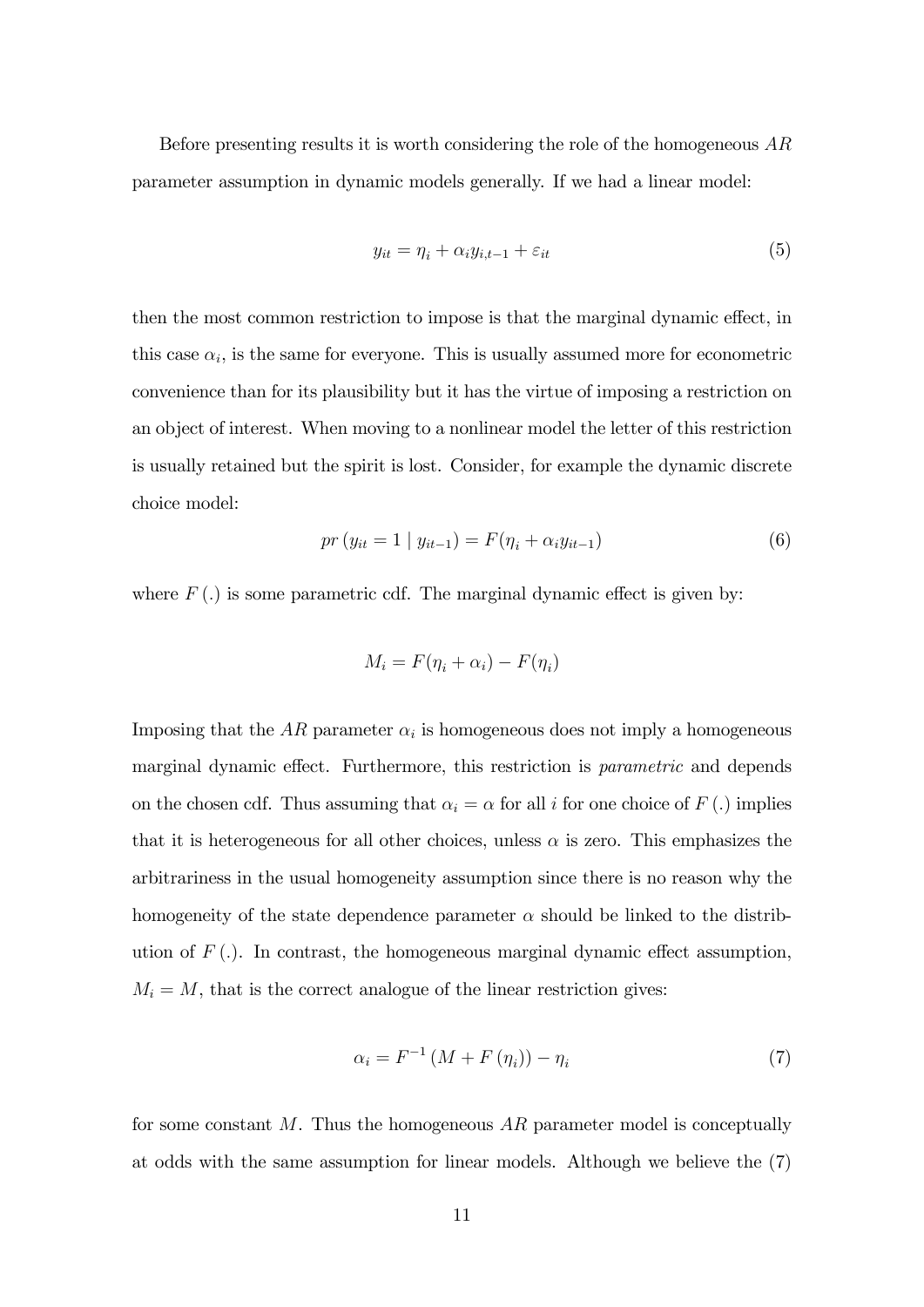assumption to be more interesting, we shall continue the analysis of the restriction in (4) since it is the conventional approach.

Figure 3 shows the marginal distributions (top panel) and the joint distribution (bottom panel) for the parameters  $(\eta, \alpha)$  in equation (3). The two panels show two important features. First, both parameters display a lot of variability. Moreover, the heterogeneity in  $\alpha$  is 'significant'; the formal LR test statistic for a homogeneous AR parameter is 3,058 with 370 degrees of freedom. This is very strong evidence that the AR parameter is heterogeneous as well as the 'fixed effect',  $\eta$ . The second important feature is that the joint distribution is far from being bivariate Normal. There is evidence of bimodality and fat tails relative to the Normal. This suggests that the first resort to modelling the data, a random effects model with a joint Normal distribution, will not suffice to adequately model the heterogeneity.

Once again, we make a distinction between heterogeneity in parameters and in of objects of interest. For a dynamic discrete choice model there are two natural objects of interest: the marginal dynamic effect:

$$
M_i = pr (y_{it} = 1 | y_{i,t-1} = 1) - pr (y_{it} = 1 | y_{i,t-1} = 0)
$$
\n(8)

and the long run probability of being unity which for a first order Markov chain is given by:

$$
L_i = \frac{pr (y_{it} = 1 | y_{i,t-1} = 1)}{(1 + pr (y_{it} = 1 | y_{i,t-1} = 1) - pr (y_{it} = 1 | y_{i,t-1} = 0))}
$$
  
= 
$$
\frac{pr (y_{it} = 1 | y_{i,t-1} = 1)}{(1 + M_i)}
$$
(9)

Figure 4 show the marginal densities for  $M$  and  $L$ , with and without heterogeneity in the slope parameter. As can be seen, allowing for 'full' heterogeneity makes a great deal of difference. Thus the heterogeneity in the  $AR$  parameter is not only statistically significant but it is also substantively significant.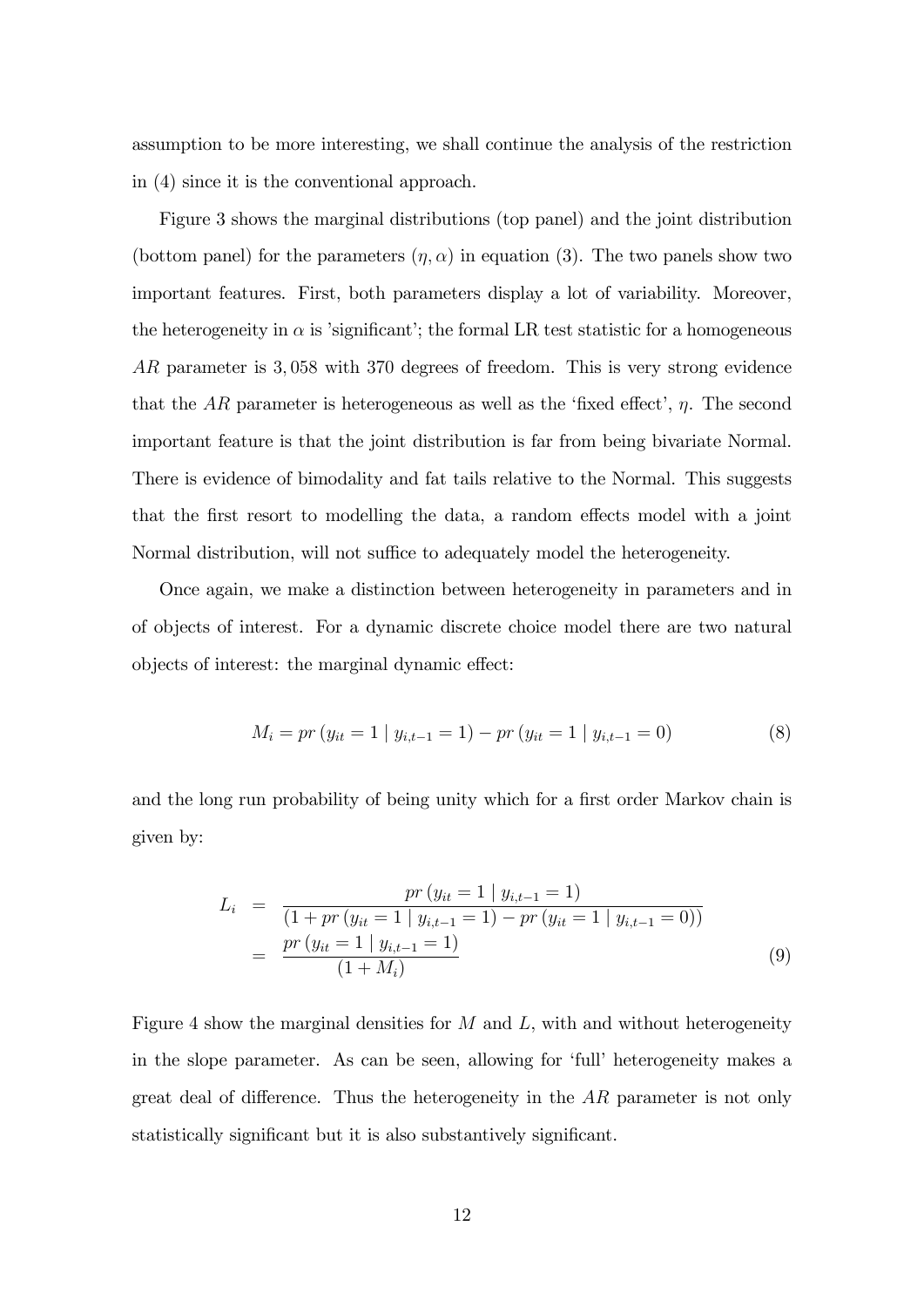# 3 Heterogeneity is difficult to model.

### 3.1 The need to allow for heterogeneity.

The concern to allow for heterogeneity arises from one of two considerations. First the heterogeneity may not be of interest in itself (it is a 'nuisance') but ignoring it would lead to faulty inference for objects of interest. The latter could be qualitative outcomes such as the presence of state dependence in some process (see Heckman (1981)) or the presence of duration dependence in duration models (Lancaster (1979)). Even if ignoring heterogeneity did not lead to errors regarding qualitative outcomes, it might lead to inconsistency in the estimation of parameters of interest. This has been one of the traditional concerns in modelling heterogeneity. The prime example of a scheme to deal with heterogeneity in linear models with strictly exogenous covariates is to assume that only the intercept is heterogeneous so that we can first difference the heterogeneity away. This highlights the tension between the desirability for generality (we do not have to assume anything about the distribution of the fixed effect once we assume that only the slope parameter is homogeneous) and the need to fit the data (the slope parameters might also be heterogeneous).

Even in the linear case, heterogeneous panel models are difficult to deal with. In a large T framework a few solutions have been proposed, most of them in the macroeconomics literature; for example for endogenous growth models using cross-country panels with long time periods. There, allowing for country-specific coefficients due to heterogeneity can be important, but it is out of the scope of this paper that focus on microeconometrics. Pesaran and Smith (1995) consider this problem and discuss how to estimate one of the possible parameters of interest from dynamic heterogeneous panel in that context. Once we move away from linear models or focus on outcomes other than actual parameter values, then heterogeneity becomes of importance in its own right. As a well known example, suppose we are interested in the marginal effects of an exogenous variable in a nonlinear model; this will usually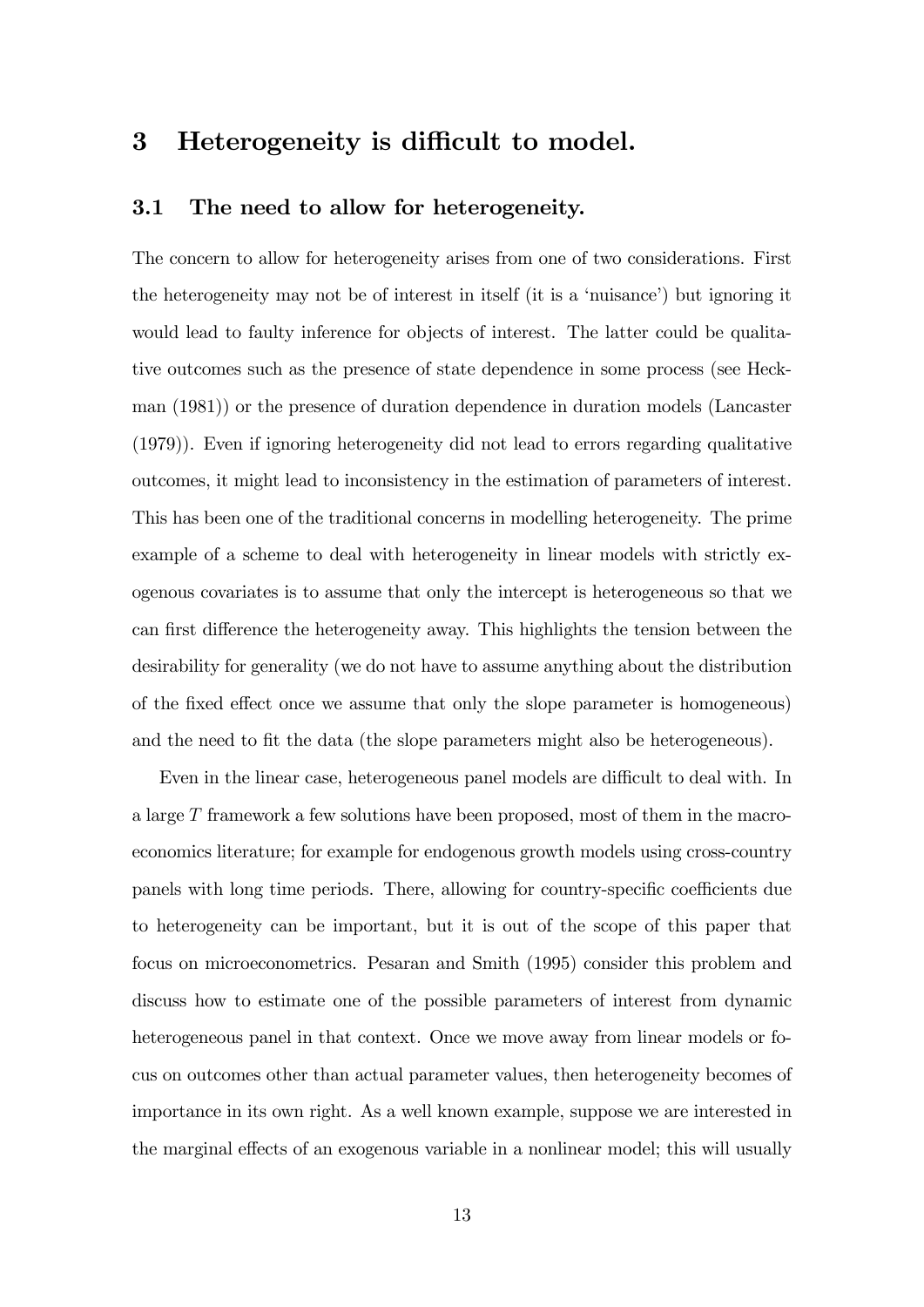depend on the heterogeneity directly. Thus if we have  $y_{it} = G(\eta_i + \beta x_{it})$  then the marginal effect for of a change in x of  $\Delta$  for any individual is given by:

$$
G(\eta_i + \beta(x + \Delta)) - G(\eta_i + \beta x)
$$
\n(10)

which obviously depends on the value of  $\eta_i$ .

It is usually impossible to model allowing for unrestricted heterogeneity 'everywhere' and we have to make a *priori* decisions about how to include allowance for heterogeneity in our empirical models. A major disappointment in panel data modeling is that simple first differencing schemes that work for linear models do not work in nonlinear models. The classic example is limited dependent variable models, but the point is more pervasive. The result has been that we have developed a series of ëtricksíwhich often have limited applicability. Almost always decisions on how to include allowance for heterogeneity are made using conventional schemes that have been designed by statisticians to put in the heterogeneity in such a way that we can immediately take it out again. As just stated, the leading example of this is the use of a 'fixed effect' in linear panel data models. More generally, various likelihood factoring schemes have been suggested for nonlinear models; see, for example, Lindsey (2001), chapter 6. The most widely used of these is for the panel data discrete choice model, due to Andersen (1970). Our main contention is that decisions about how to incorporate heterogeneity are too important to be left to the statisticians for two major reasons. First, these schemes may not fit the data. Indeed it is an extraordinary fact that the great majority of empirical analyses choose the heterogeneity scheme without Örst looking at the data. Second, conventional schemes, which are often presented as 'reduced forms', implicitly impose assumptions about the structural model. Usually it is impossible to make these assumptions explicit, so that estimated effects are effectively uninterpretable. One feature of this that will emerge in the examples below is issues of fitting the data and theory congruence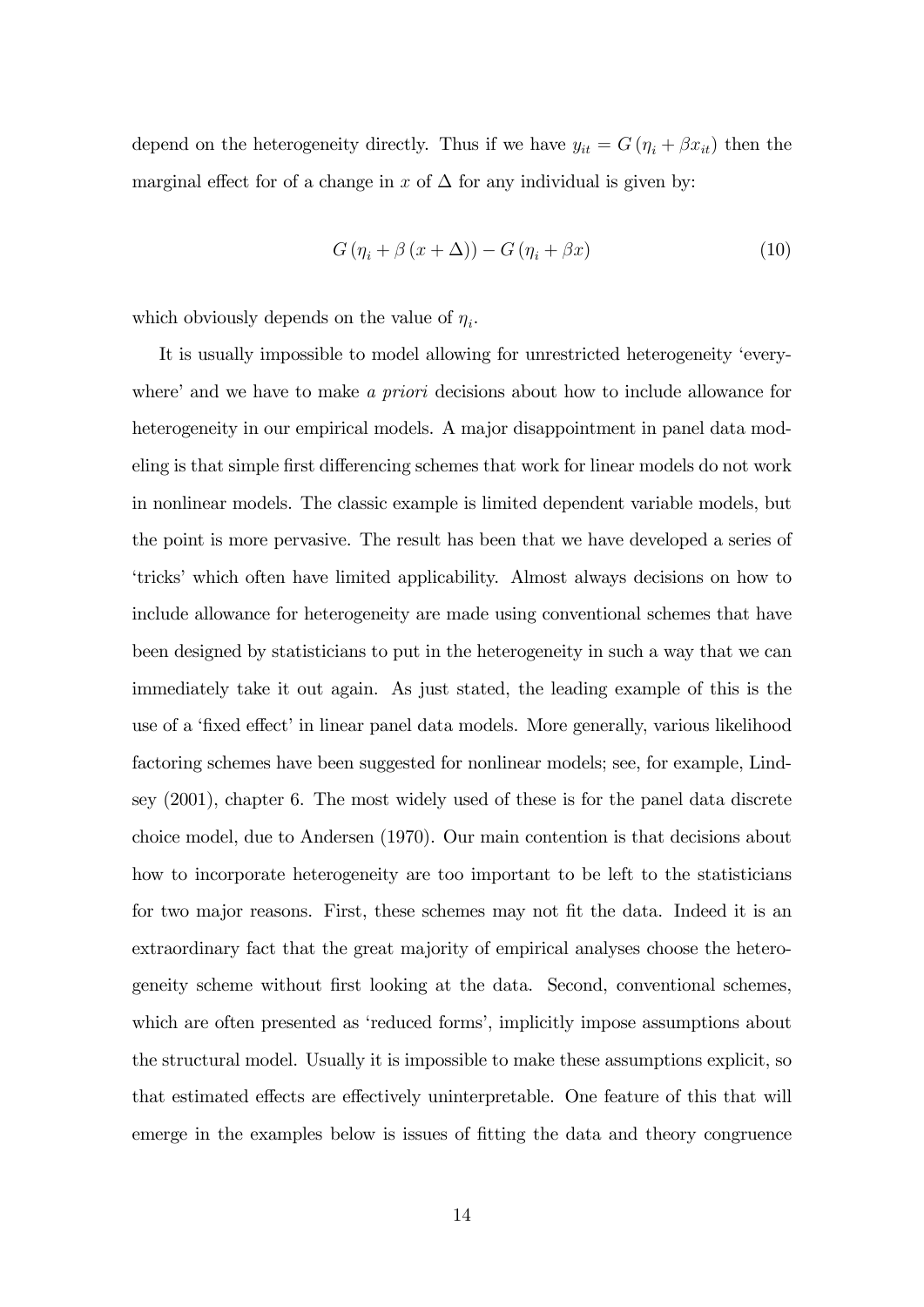arise whether or not the source of the heterogeneity is observed by the researcher.

The ideal would be to develop economic models in which the heterogeneity emerges naturally from the theory model. An alternative is look to other disciplines for structural suggestions; psychology ('personality types'); social psychology (for the effects of family background) or genetics. For example, psychologists suggest that personalities can be usefully characterized by a small number of factors. As an example, for economists looking at intertemporal allocation the relevant parameters are risk aversion, discount factor and prudence. We might want particular dependence between all three. For example, more risk averse people may be likely to also be more prudent.<sup>6</sup> Information on the nature of this dependence might be found in psychological studies. To date, such attempts have not been very encouraging. Heterogeneity that arises from genetic variations is of particular interest since this is probably as deep as we wish to go (as economists) in 'explaining' observed differences in behaviour. We already have mentioned in the introduction one important commodity, milk, for which genetic variation explains why most of the world's adult population do not consume it. This is an important factor if we are modelling the demand for different foods, even if we use a characteristics framework with preferences defined on calcium, different fats, different vitamins etc.. The mapping from market goods to characteristics depends on the lactase gene. It is now known exactly where the gene for lactase persistence resides (it is on chromosome 2) and with a DNA sample we could determine exactly whether any given individual was lactase persistent. This may be considered fanciful, but increasingly DNA samples will be collected in social surveys; see National Research Council (2001) for details on the feasibility, practicalities, possibilities and ethics of this.

<sup>&</sup>lt;sup>6</sup>In conventional schemes that use a simple felicity function (such as quadratic or iso-elastic utility functions) risk aversion and prudence are often deterministically dependent, but they need not be. Marshall, for example, seemed to believe that 'labourers' were risk averse but imprudent whereas people like himself were both risk averse and prudent.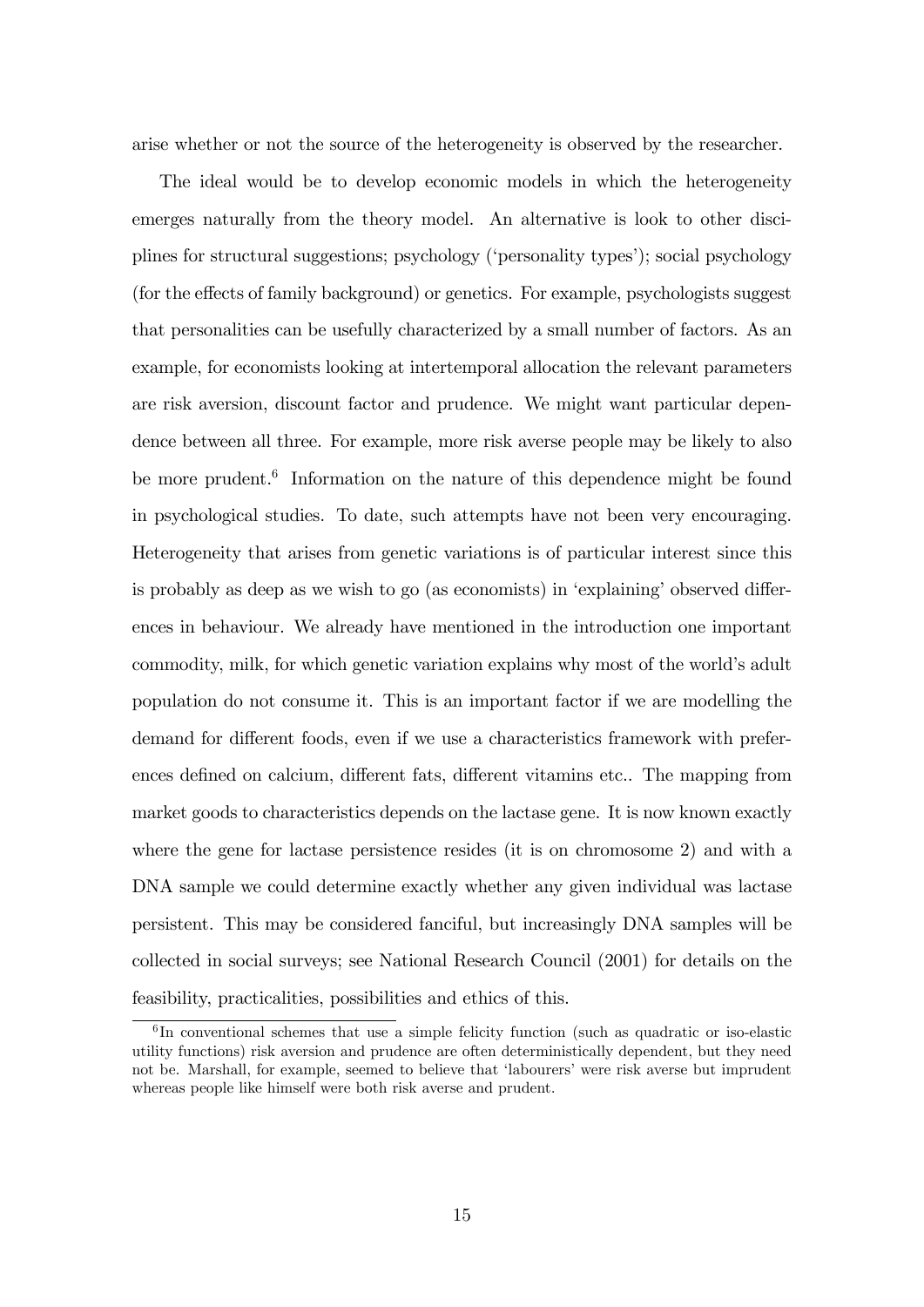### 3.2 Examples from economics.

#### 3.2.1 Empirical demand analysis.

Demand theory presents many good examples of the interactions between the specification of heterogeneity, fitting the data and coherence with the theory. Here the theory is in its purest form either as the Slutsky conditions or revealed preference conditions. There is general agreement that extended versions of AI demand system are needed to fit data reasonably well (at least for the Engel curves) but for illustrative purposes, it is enough to consider the basic form. The AI functional form for the budget share for good i,  $w_i$ , given prices  $(p_1, p_2, ..., p_n)$  and total outlay x is given by:

$$
w_i = \alpha_i + \sum_{j=1}^n \gamma_{ij} \ln p_j + \beta_i \ln \left(\frac{x}{a(\mathbf{p})}\right)
$$

where  $a(\mathbf{p})$  is a linear homogeneous price index that depends on all the  $\alpha$  and  $\gamma$ parameters. If we wish to estimate with data from many households, we have to allow for heterogeneity. The simplest approach is to assume that all of the parameters are heterogeneous with a joint distribution that is independent of the prices and total expenditure (a 'random effects' approach). If we do this then we run into problems when we impose the Slutsky conditions. The homogeneity and Slutsky symmetry are OK:

$$
\sum_{j=1}^{n} \gamma_{ij} = 0, \forall i
$$

$$
\gamma_{ij} = \gamma_{ji}, \forall i, j
$$

since the restrictions are independent of the data. However, the Slutsky negativity condition does depend on the data. For example, the condition that the own price compensated effect should be non-positive is given by:

$$
\gamma_{ii} + (\beta_i)^2 \ln \left( \frac{x}{a(\mathbf{p})} \right) + w_i (w_i - 1) \le 0
$$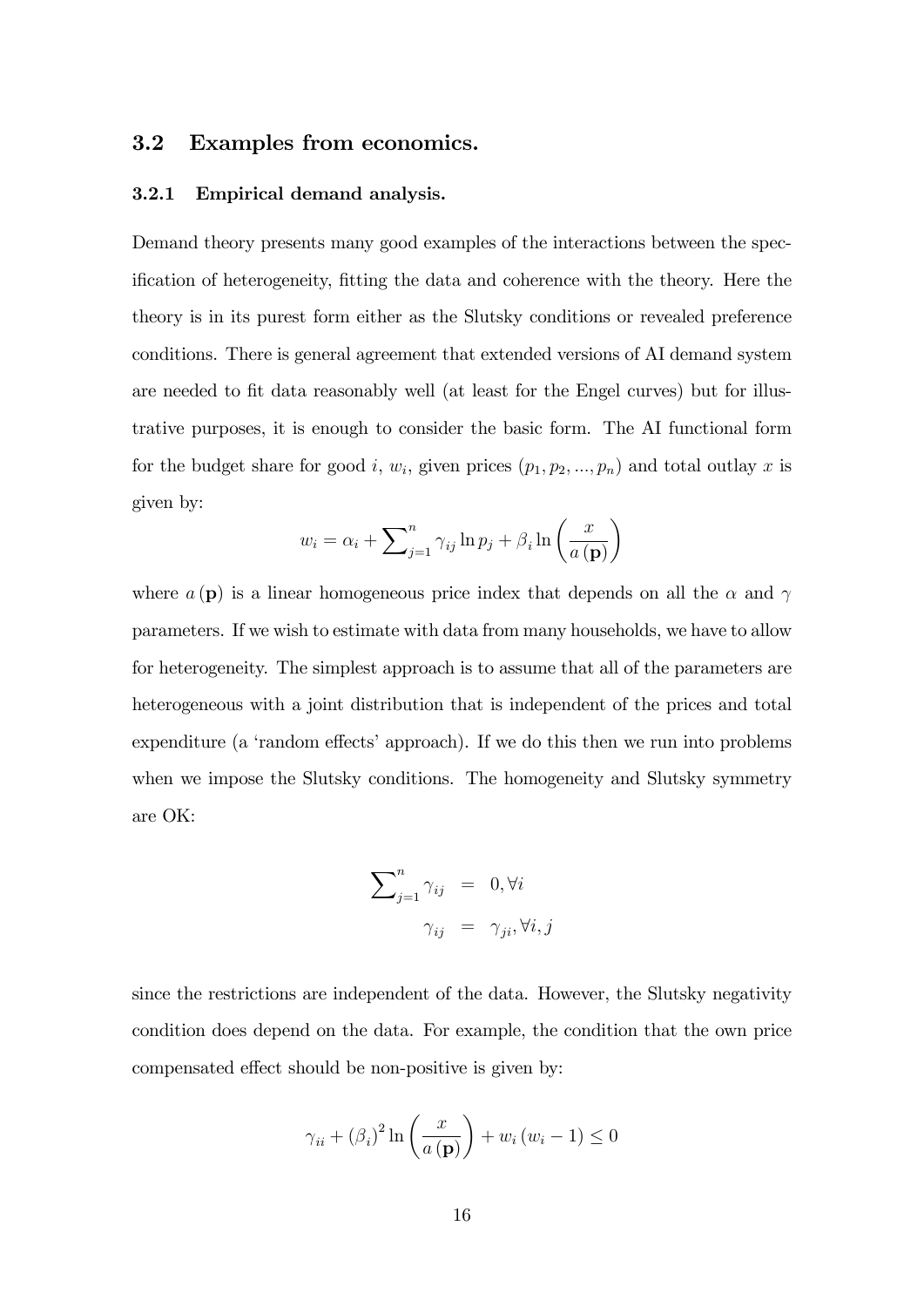which clearly depends on the data. Thus the parameters and data are not variation independent<sup>7</sup> which is a necessary condition for stochastic independence. At present it is an open question as to the class of preferences that admit of a random effects formulation. The Cobb-Douglas restriction on the AI system ( $\beta_i = \gamma_{ij} = 0$  for all  $i, j$ ) shows that the class is not empty. On the other hand, although the Cobb-Douglas does well in terms of consistency with theory it does spectacularly poorly in fitting the data.

#### 3.2.2 Duration models.

Our second example of the difficulty of finding heterogeneity that fit the data and are consistent with theory models is from duration modelling; our discussion here relies heavily on van den Berg (2005). The Mixed proportional hazard (MPH) model is very widely used in duration modelling; this is given by:

$$
\theta(t \mid x, v) = \psi(t) \theta_0(x) v \tag{11}
$$

where  $\theta(.)$  is the hazard given observables x and unobservable  $v, \psi(.)$  is a baseline hazard that is assumed common to all agents,  $\theta_0(x)$  is the 'systematic' component and  $v$  captures unobserved heterogeneity. This scheme, which was initially devised by statisticians and has been refined by econometricians, has the twin virtues of being easy to estimate and of treating latent and observed heterogeneity in the same way (as multiplicative factors). There are, however, problems with both fit and theory. First, as a matter of fact, stratifying often indicates a significantly different baseline hazard for different strata. Although this can be overcome in the obvious way if we have a lot of data and we observe the variables that define the strata, it is worrying that we just happen to assume the same baseline hazard for stratification that is not observed. The second major problem with the MPH

<sup>&</sup>lt;sup>7</sup>If we have two sets of random variables  $\theta \in \Theta$  and  $\gamma \in \Gamma$  they are variation independent if their joint space is the cross product of the two spaces:  $\Theta \times \Gamma$ . Thus the support for one set of the random variables does not depend on the realizations of the other.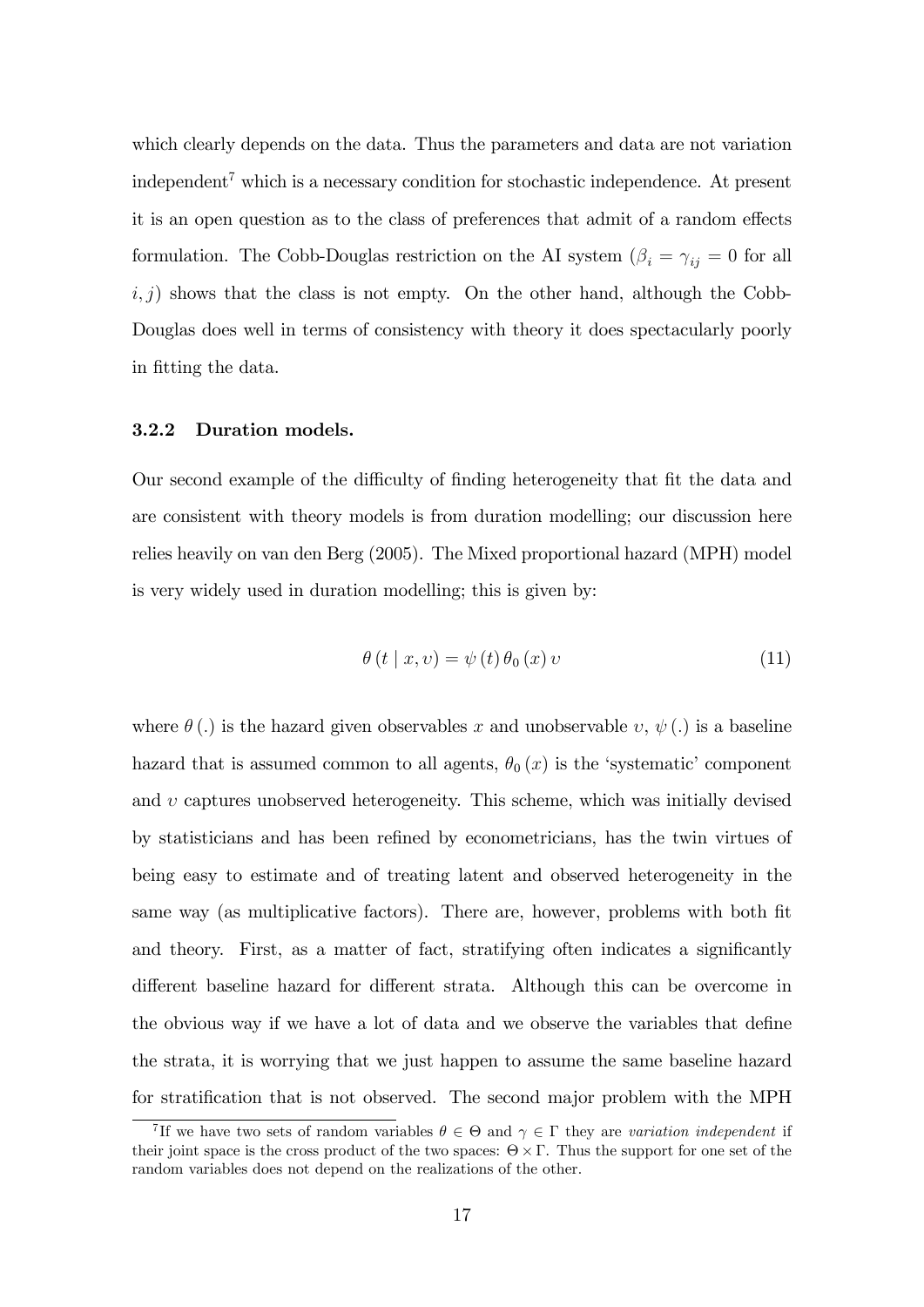scheme is that it is often presented as reduced form analysis but it is never very clear exactly which structural models are thus ruled out. van den Berg (2005) presents an insightful discussion of this which shows that the class of structural models which have the MPH as a reduced form is relatively uninteresting and many interesting structural models do not have the MPH as a reduced form.

#### 3.2.3 Dynamic structural models.

Our next example is taken from Carro and Mira (2005). They propose and estimate a dynamic stochastic model of sterilization and contraception use. Couples choose between using reversible contraceptive methods, not contracepting and sterilizing. These contraceptive plans are chosen to maximize the intertemporal utility function subject to the laws of motion of the state and, in particular, to birth control 'technology',  $\{F_{jt}\}$ , for the probability of a birth in period t given contraceptive option  $j$ . A homogenous model could not fit the data nor give sensible estimates of the parameters of the model. Two sources of heterogeneity have to be introduced. First, heterogeneity in the value of children and, second, heterogeneity in the probabilities of a birth (the ability to conceive). Heterogeneity only in preferences did not solve the problem, because in the data there were groups of people not contracepting in almost any period and also having children with much lower probability than other couples who were not contracepting. That is, some couples have lower fecundity, not just different preferences over number of children. Without unobserved heterogeneity in the probability of having a birth (ability to conceive) the model explained the data by saying that the utility cost of contracepting was not a cost; that is, it was positive and significant; and the estimated model did not fit the patterns of contraceptive use across number of children and age. Simple forms of permanent unobserved heterogeneity across couples, using mixing distributions with a small number of types, capture these features of the data. Estimating a structural model allows us to introduce separately heterogeneity in both the probability of having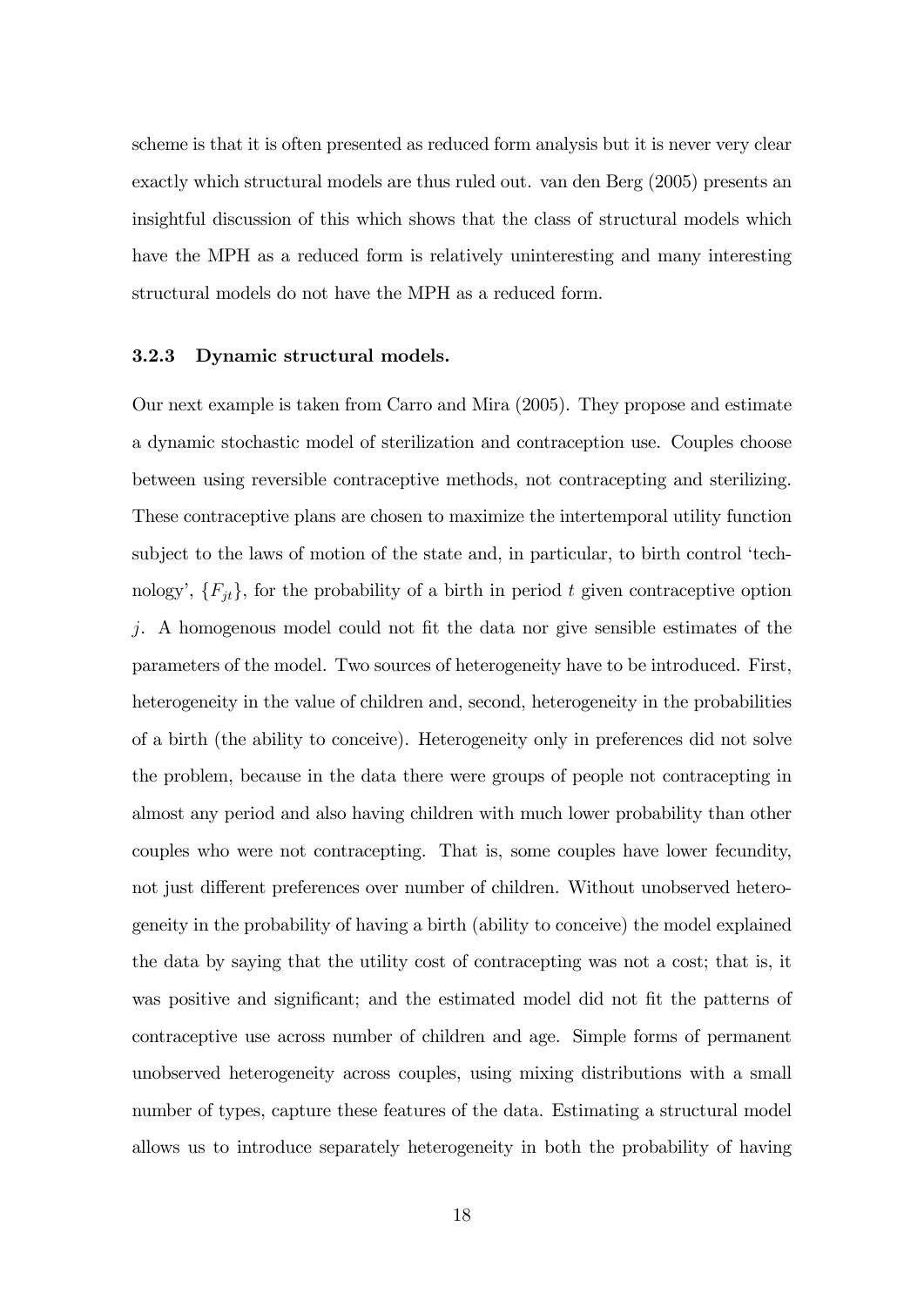a birth and the value of children. It turns out that both are significant and they are stochastically dependent. A reduced form equation could not separate both sources of unobserved heterogeneity, and using only a fixed effect in a reduced form model will probably not be able to capture the complex effects of both kinds of heterogeneity over couples' choices in the life cycle.

Adding unobserved heterogeneity in  ${F_{jt}}$  complicated the estimation procedure, since we could no longer write separate likelihoods for choices and conditional probabilities of a birth. Furthermore, with unobserved heterogeneity the dynamic structural model implied by the forward looking behaviour has to be solved for each unobserved type, significantly increasing the computational costs. This is why in this literature only a small number of unobserved types are consider as forms of permanent unobserved heterogeneity, in contrast to the more general specifications considered in reduced form models.

Another example of this is Keane and Wolpin (1997). They estimate a dynamic structural model of schooling, work, and occupational choice decisions. They allow for four unobserved types. Each type of individuals differs from the other types on the initial endowments of innate talents and human capital accumulated up to the age of 16, which is taken as the start of the process in this model. The endowment is known by the individual but unobserved by the researcher. A fundamental finding in Keane and Wolpin (1997) is "that inequality in skill endowments 'explains' the bulk of the variation in lifetime utility". According to their estimates, "unobserved endowment heterogeneity, as measured at age 16, accounts for 90 percent of the variance in lifetime utility". As they say, "it is specially troublesome, given this finding, that unobserved heterogeneity is usually left as a black box.". Nevertheless, they have a clear interpretation for this unobserved heterogeneity coming from the structural model, they can determine some of the correlates of the heterogeneity and compute the conditional probability distribution of the endowment types using Bayes rule. This helps to understand the source of this important unobserved factor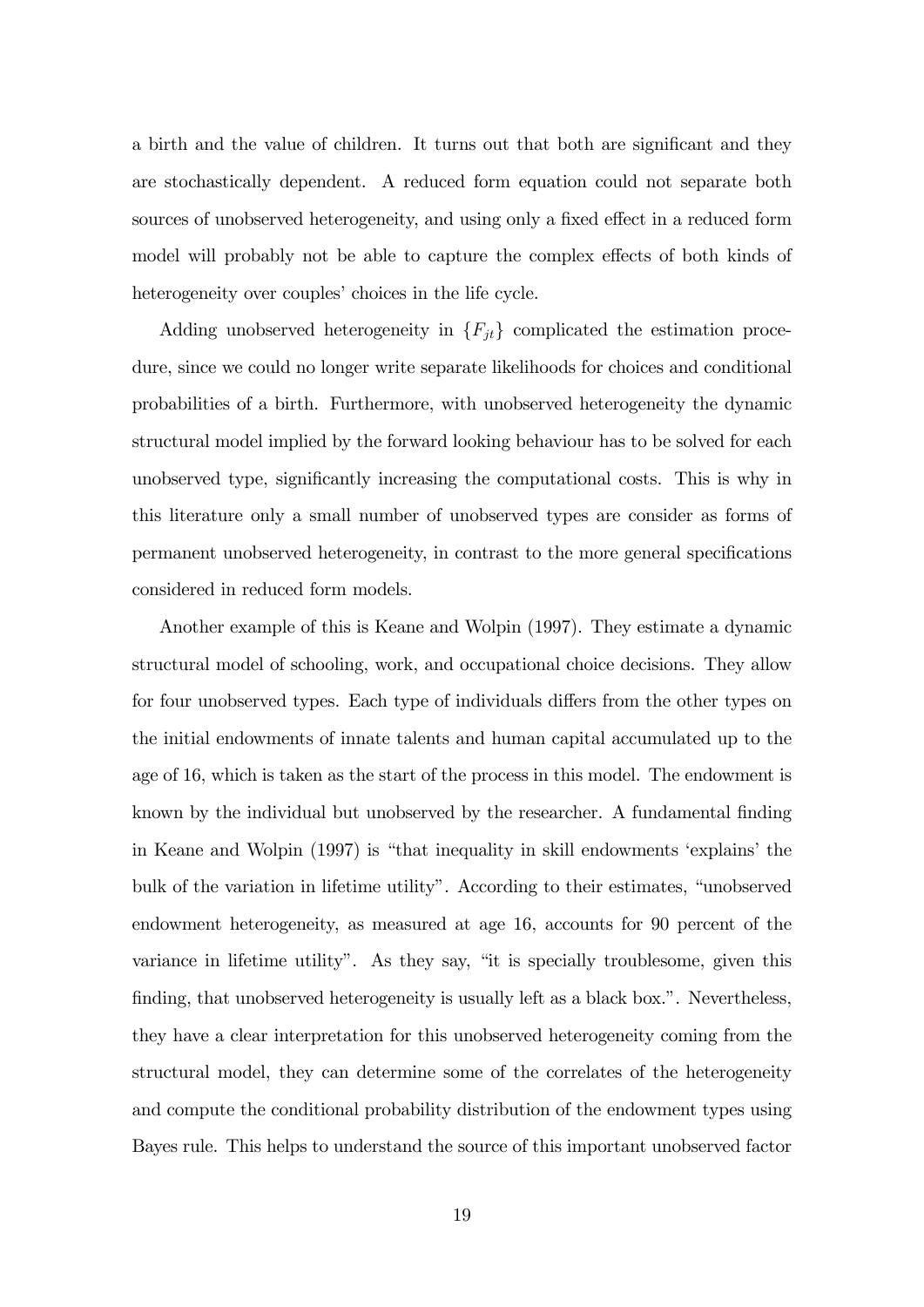on the life-time well being, and to obtain some knowledge about how inequality could be altered by policy.

#### 3.2.4 Returns to schooling.

The estimation of the returns to schooling is another good example where unobserved heterogeneity has played a major role, in both the theoretical and the empirical literature. During more than three decades a vast number of research papers have tried to address this issue in a convincing and theoretically coherent way. It has proven to be a difficult task. The classical Mincer equation used in many papers to estimate the returns to schooling in practice assumed homogenous returns to schooling. Nevertheless, a model with heterogeneous returns to schooling is an integral part of the human capital literature. A recent example of such a model where heterogeneity is allowed to affect both the intercept of the earnings equation and the slope of the earnings-schooling relation can be found in Card (1999 and 2001). These heterogeneous factors are in principle correlated with schooling, since they are taken into account in the schooling decisions of the individuals. A widely used solution to estimate this heterogeneous model is instrumental variables. The conditions under which this method identifies the return to schooling and the interpretation of this estimate are directly related with the treatment effects literature. The identification of the average return to schooling by IV is only possible under certain restrictive conditions. These are unlikely to be satisfied by many of the supply side instruments used since individual schooling decisions are taken depending also on the supply characteristics.<sup>8</sup> In the context of a dichotomous instrument, if those conditions are not satisfied, conventional IV estimates give the Local Average Treatment Effect, see Imbens and Angrist (1994). More generally, Heckman and Vytlacil (2005) show how the Marginal Treatment Effect can be used to construct and compare alternative measures or averages of the returns to schooling, including

<sup>8</sup>See Card (1999 and 2001) for a discussion of this result and of the conditions needed for the IV to identify the average returns to schooling. See also Heckman and Vytlacil (1998).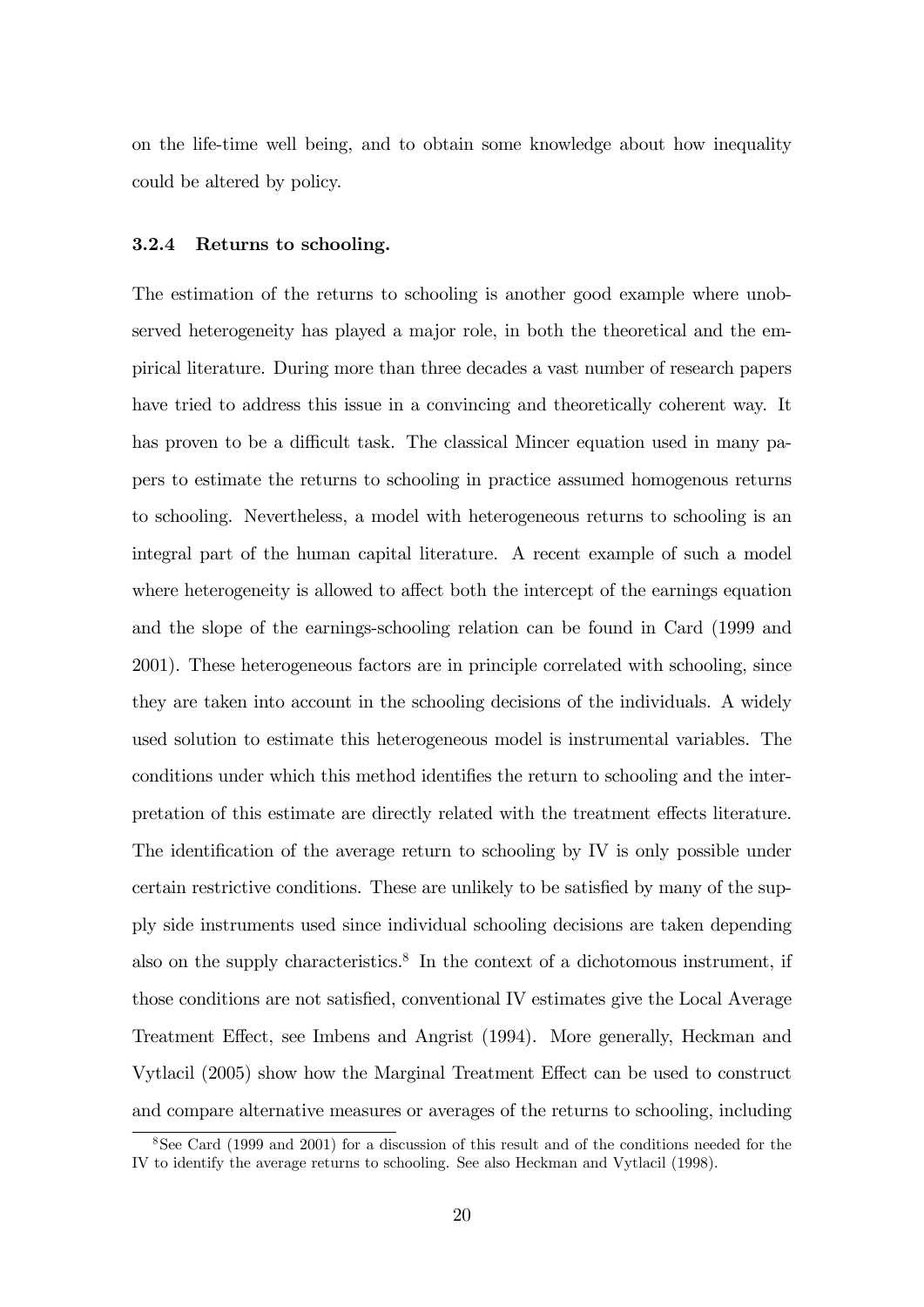the Local Average Treatment Effect. As explained by Card (2001), the IV estimate of the returns to schooling on a heterogeneous earnings equation can be interpreted as a weighted average of the marginal returns to education in the population. The weight for each person is a function of the increment in their schooling induced by the instrument. Depending on the problem considered, this average return to schooling for those affected by the instrument could be the policy parameter of interest.

This literature has the virtue of providing a connection between the traditional IV estimator and the economic decision model. In the case we have considered here, the estimation of the classical earnings equation using as instrument a change in the supply conditions (for example, distance to the closest college) gives an average effect for a subgroup of the population in the context of an economic model of schooling decisions with heterogeneous returns to schooling. Nonetheless, even if that is the parameter of interest, some homogeneity on the schooling choice equation is needed: the so-called 'monotonicity assumption' in the treatment effects literature, see Heckman and Vytlacil (2005). In a situation where the monotonicity assumption is not satisfied, or in the case where we want to estimate the average return to schooling for the whole population we need to look for alternatives to identify and estimate the effect of interest. A possibility is estimating a structural model of earnings and schooling; Keane and Wolpin (1997) is a good example.

#### 3.2.5 Dynamic discrete choice modelling.

Our final example concerns smoking; although quite specific we believe it illustrates an important general point. Vink, Willemsen and Boomsma (2003) (VWB) present results based on smoking histories for identical twins, nonidentical twins and siblings. They conclude that the starting conditions (in late childhood or early adulthood) are homogeneous (conditional on potentially observable factors) but that persistence, once started, is largely genetic. Although we might have specific objections to the VWB analysis, let us take it as our 'theory' model for now. Let  $y_{it}$  be indicator for i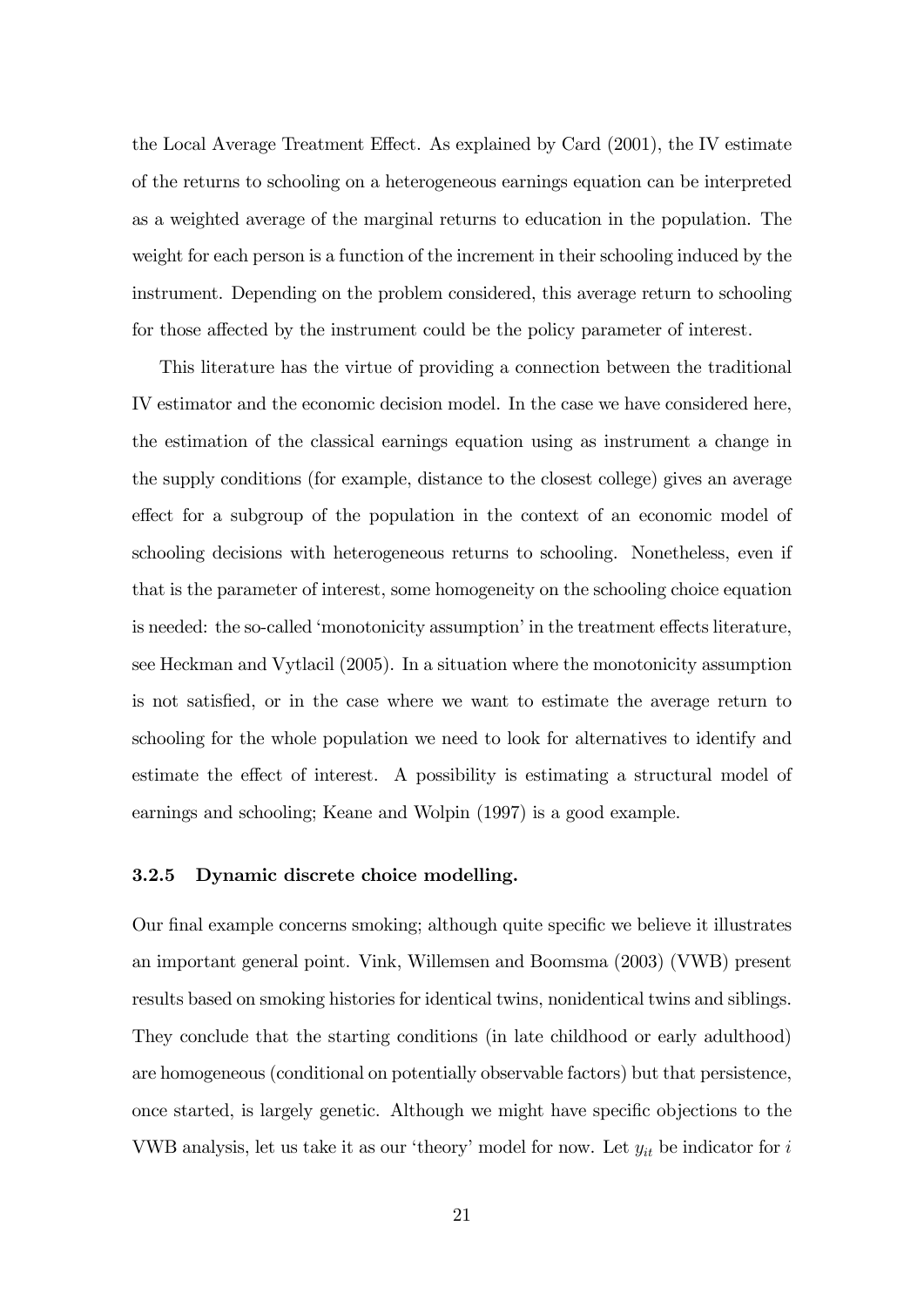smoking in month  $t$  and assume a first order Markov model. In line with the VWB hypothesis, suppose there are two types: 'tough quitters'  $(A)$  and 'easy quitters'  $(B)$ with:

$$
pr_A(y_t = 0 \mid y_{t-1} = 1) < pr_B(y_t = 0 \mid y_{t-1} = 1) \tag{12}
$$

(where, for convenience, we have dropped other covariates). The starting condition, according to VWB, is homogeneous, conditional on the variables that the researchers observe on environmental factors in late childhood (for example, family background) denoted  $z_{i0}$ , so that:

$$
pr_A(y_{i0} = 1 \mid z_{i0}) = pr_B(y_{i0} = 1 \mid z_{i0})
$$
\n(13)

What of the 'resuming' transition probability:  $pr (y_t = 1 | y_{t-1} = 0)$ ? We could model this as homogeneous or as heterogeneous. An obvious assumption is that the resuming probability is negatively correlated with the quitting probability so that:

$$
pr_A(y_t = 1 | y_{t-1} = 0) > pr_B(y_t = 1 | y_{t-1} = 0)
$$
\n(14)

For economists, however, an attractive alternative assumption is that since people are forward looking and know their own type<sup>9</sup>, a type  $A$  who has stopped might be much more reluctant to start again. This assumption reverses the inequality in (14). Whatever the case, we would not want an initial specification for the two transition probabilities and the starting condition that would rule out these possibilities. Now consider a conventional specification that has only one 'fixed effect':

$$
pr(y_{it} = 1 | y_{it-1}) = \mathbf{F}(\alpha_i + \beta y_{i,t-1})
$$
\n(15)

 $9S$ o that the type is heterogeneous and not uncertain by our definition of heterogeneity. If those who never smoked do not know their type then we have both heterogeneity and uncertainty in types.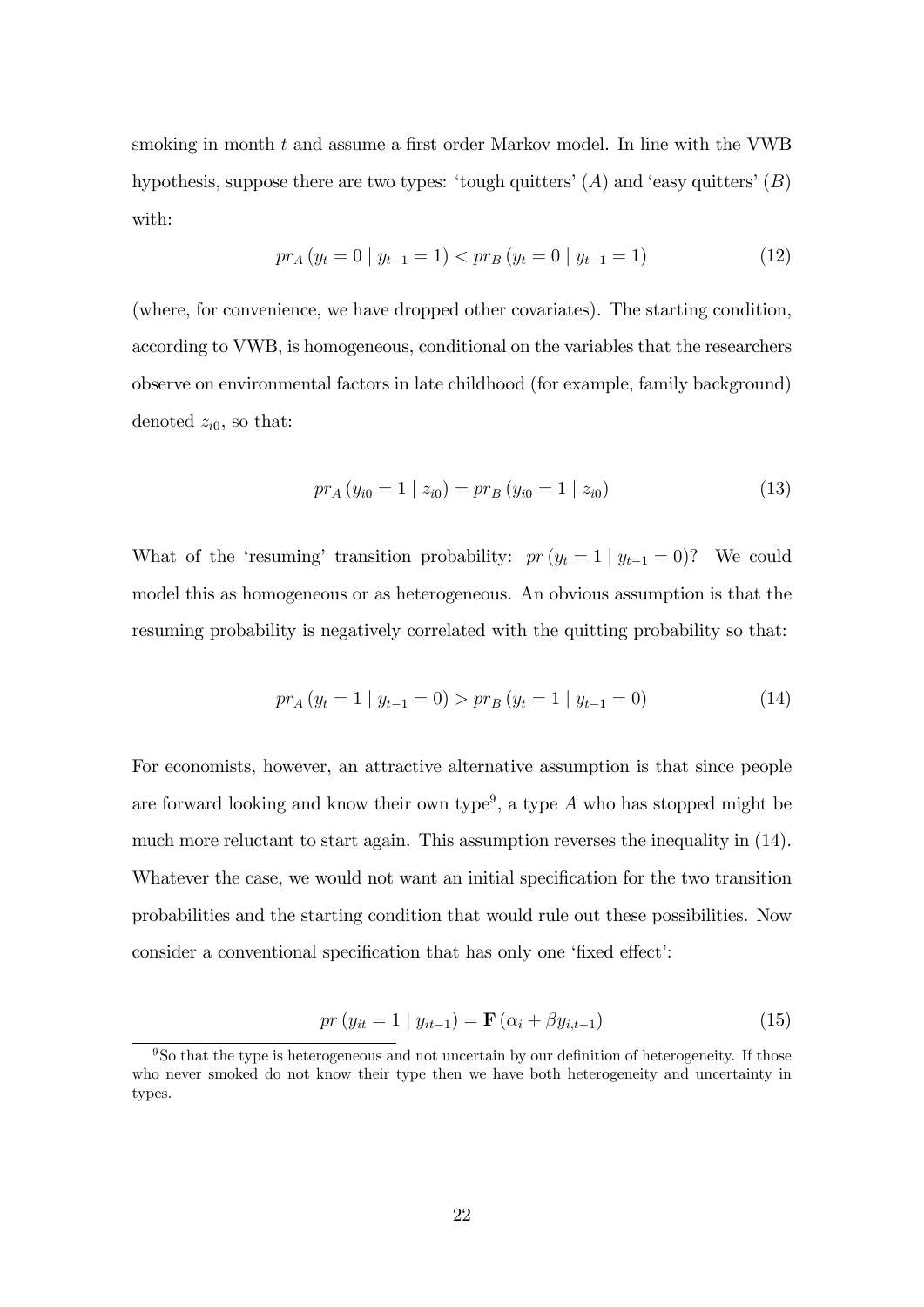With two types, the easy/tough quitting structure  $(12)$  is:

$$
1 - \mathbf{F}(\alpha_A + \beta) < 1 - \mathbf{F}(\alpha_B + \beta) \tag{16}
$$

which implies  $\mathbf{F}(\alpha_A) > \mathbf{F}(\alpha_B)$  which is (14). Thus the conventional formulation  $(15)$ , which is often presented as an unrestricted 'reduced form', rules out the interesting structure that would occur to most economists.

This concludes our brief and highly selective discussion of the difficulties of allowing for heterogeneity in a flexible enough way to capture what is in the data and to allow for a wide range of structural models. We now present some of our own recent work on dynamic discrete choice modeling that was motivated by the empirical findings on the demand for whole fat milk presented in section 2 and by examples such as the smoking analysis presented here.

# 4 Dynamic discrete choice models.

### 4.1 A stationary Markov chain model.

This section presents and summarizes some results from Browning and Carro (2005) (BC) concerning heterogeneity in dynamic discrete choice models. Since very little is known about such models when we allow for lots of heterogeneity, we consider the simple model with no covariates. An additional and important advantage of considering the simple model is that we can derive exact analytical finite sample properties. The restriction on theory that we impose is that the reduced form for the structural model is a stationary first order Markov chain. In many contexts the stationarity restriction may be untenable, but we have to start somewhere. In this simple model the approach is fully nonparametric, conditional only on that modelling choice. We focus directly on the two transition parameters: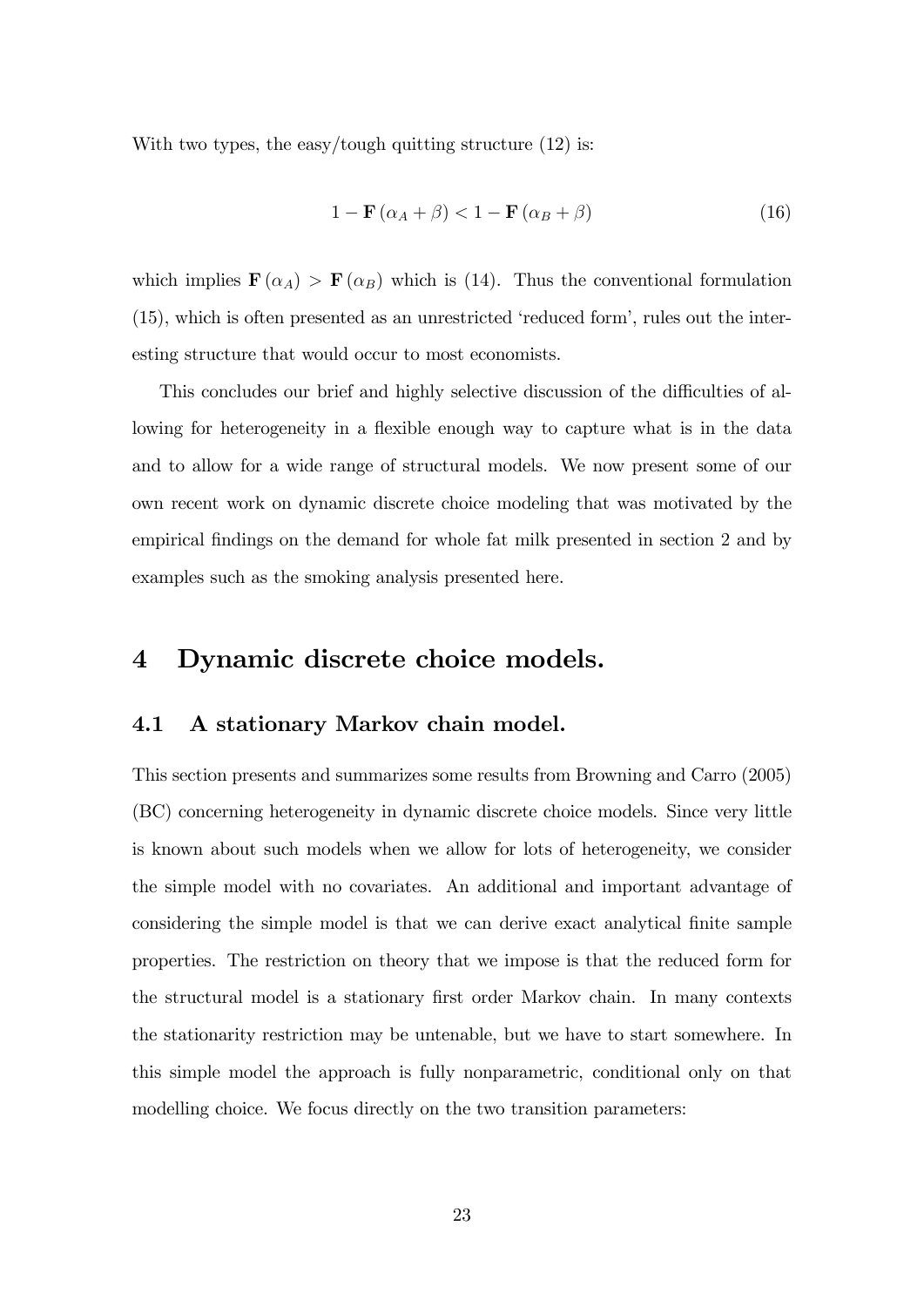$$
G_i = pr (y_{it} = 1 | y_{i,t-1} = 0)
$$
  
\n
$$
H_i = pr (y_{it} = 1 | y_{i,t-1} = 1)
$$
\n(17)

where i is individual indicator, t is time indicator and  $t = 0, 1, ..., T$ . This is the maximal heterogeneity we can allow in this context. For instance, in the smoking example of subsection 3.2.5, the structure described by equations (12) and (14), correspond to  $H_A > H_B$  and  $G_A > G_B$  respectively. In this exposition we shall focus on the marginal dynamic effect:

$$
M_i = H_i - G_i \tag{18}
$$

which gives the impact on the current probability of  $y_{it} = 1$  from changing the lagged value from  $0$  to  $1$ . A model with homogeneous dynamic marginal effects would impose:

$$
H_i = M + G_i \in [0, 1] \tag{19}
$$

for some  $M \in [-1, 1]$ . A parametric model with a homogeneous persistence parameter would impose:

$$
G_i = F(\alpha_i)
$$
  

$$
H_i = F(\alpha_i + \beta)
$$
 (20)

for some cdf  $F(.)$ .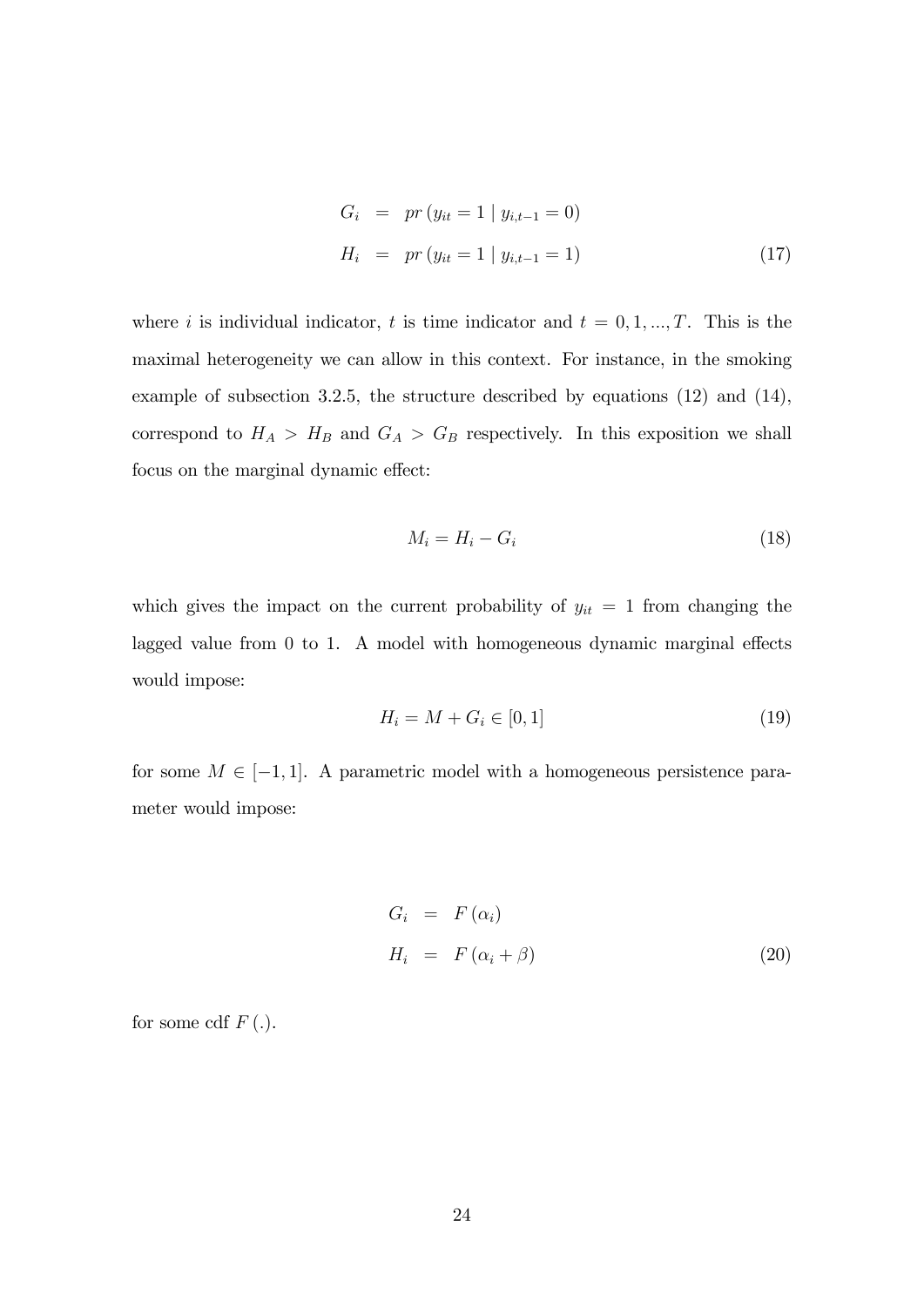### 4.2 Estimation with one sequence.

We begin by considering a single realization of a sequence for one person. There are  $2^{T+1}$  possible sequences of 1's and 0's for a single chain of length  $T+1$  (or  $2^{T}$ if we condition on the initial value). An estimator  $(\hat{G}, \hat{H})$  is a mapping from the  $2^{T+1}$  realizations to sets in the unit square. If the mapping is single valued then the parameters are point identified by that estimator. The first result in BC is that there is no unbiased estimator for  $G$  and  $H$ . With this result in mind we look for estimators that have low bias or low mean squared error. The maximum likelihood estimator (MLE) has a simple analytical closed form:

$$
\hat{G}^{MLE} = \frac{n_{01}}{n_{00} + n_{01}}\tag{21}
$$

$$
\hat{H}^{MLE} = \frac{n_{11}}{n_{10} + n_{11}}\tag{22}
$$

where  $n_{01}$  is the number of  $0 \rightarrow 1$  transitions, etc.. Note that  $\hat{G}^{MLE}$  is point identified if we have a sequence that has at least one pair beginning with a zero, so point identification requires us to drop some possible observations. The second result in BC is that the MLE estimate of the marginal dynamic effect (if it exists) has a negative bias, that is:

$$
E\left(\hat{H}^{MLE} - \hat{G}^{MLE}\right) < M\tag{23}
$$

This result is the discrete choice analogue of the Nickell bias for linear dynamic models (see Arellano (2003a)) . The degree of bias depends on the parameter values and the length of the panel,  $T$ . As we would hope, the bias of the MLE estimator of the marginal dynamic effect diminishes as we increase the length of the panel, but even for  $T = 16$  it can be high.

Based on the exact formulae for the bias of the MLE, BC construct a nonlinear bias corrected (NBC) estimator as a two step estimator with the MLE as the first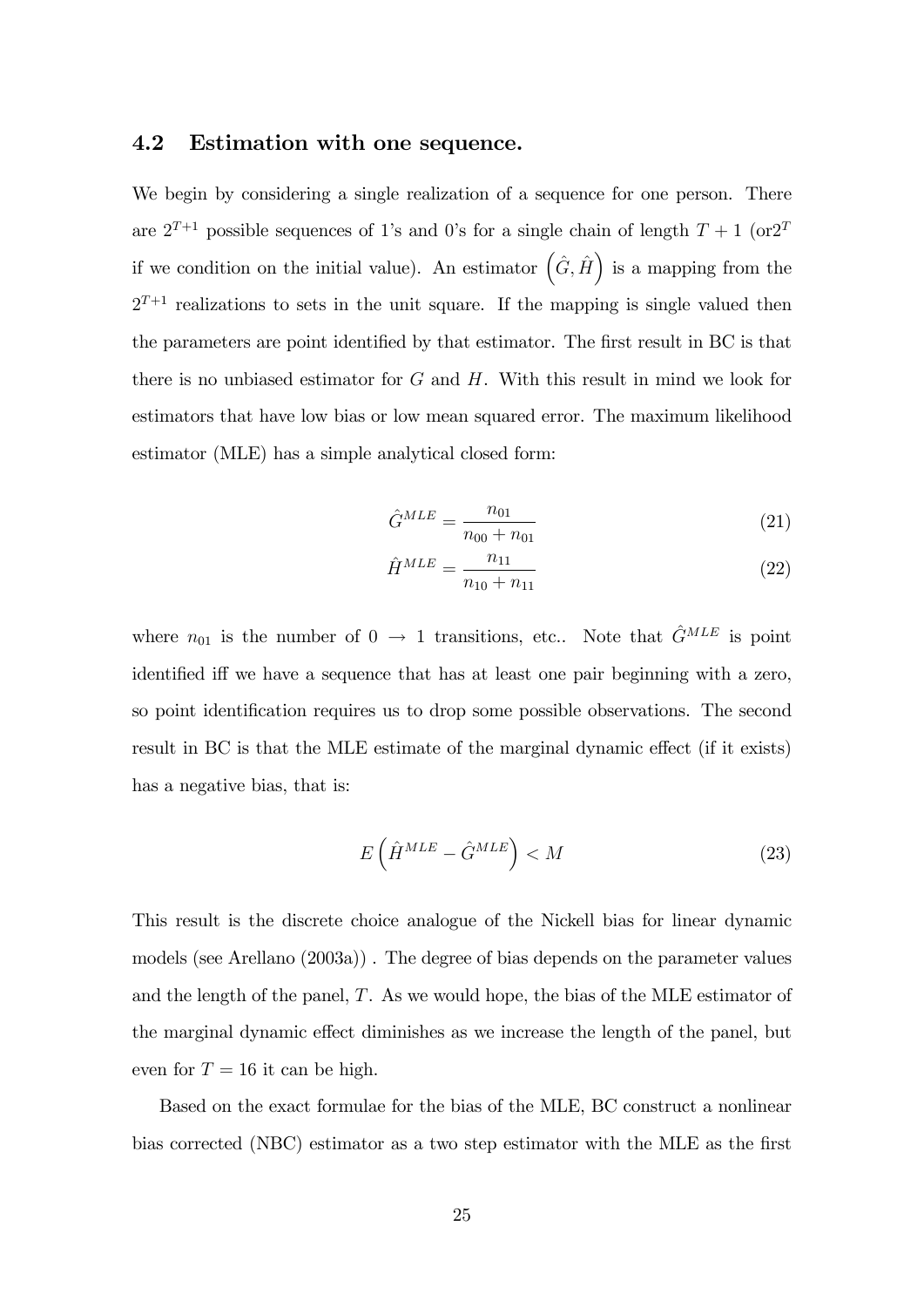step.<sup>10</sup> We find that this estimator does indeed reduce the bias for most cases (as compared to MLE). For all but extreme values of negative state dependence, the NBC estimator also has a negative bias for the marginal dynamic effect. The order of bias for the MLE is approximately  $O(T^{-1})$  (the exact order depends on the parameter values) whereas the order for the NBC estimator is approximately  $O(T^{-2})$  so that the small sample bias diminishes much faster for NBC. Despite these advantages on the bias, in mean squared error (mse) terms the NBC estimator is never much better than MLE and it is worse in some cases. A detailed examination of the MLE and NBC estimators suggested that neither can be preferred to the other.

Given the relatively poor performance of the MLE and NBC in terms of mse, BC construct an estimator that addresses the mse directly. The mean square error for an estimator  $\widehat{M}$  of the marginal dynamic effect is given by:

$$
\lambda\left(\hat{M}; G, H\right) = \sum_{j=1}^{J} p_j\left(G, H\right) \left(\hat{M}_j - (H - G)\right)^2 \tag{24}
$$

where j denotes a particular sequence,  $J = 2<sup>T</sup>$  (if we condition on the initial value) and  $p_j$  is the probability of sequence j given the values of G and H. Since there is no estimator that minimizes the mse for all values of  $(G, H)$ , we look for the minimum for some choice of a prior distribution of  $(G, H)$ ,  $f(G, H)$  so that the integrated mse is given by:

$$
\int_0^1 \int_0^1 \lambda \left(\hat{M}; G, H\right) f\left(G, H\right) dG dH \tag{25}
$$

Given that we consider a general case in which we have no idea of the context, the obvious choice is the uniform distribution on  $[0,1]^2$ ,  $f(G,H) = 1$ . Minimizing gives the following minimum integrated mse (MIMSE) estimator:

$$
\hat{M}_j^{MIMSE} = \frac{n_{11} + 1}{n_{10} + n_{11} + 2} - \frac{n_{01} + 1}{n_{00} + n_{01} + 2} \tag{26}
$$

<sup>10</sup>BC show analytically that the estimator which continues to apply bias corrections after the first does not necessarily converge, so that only the two step estimator is considered.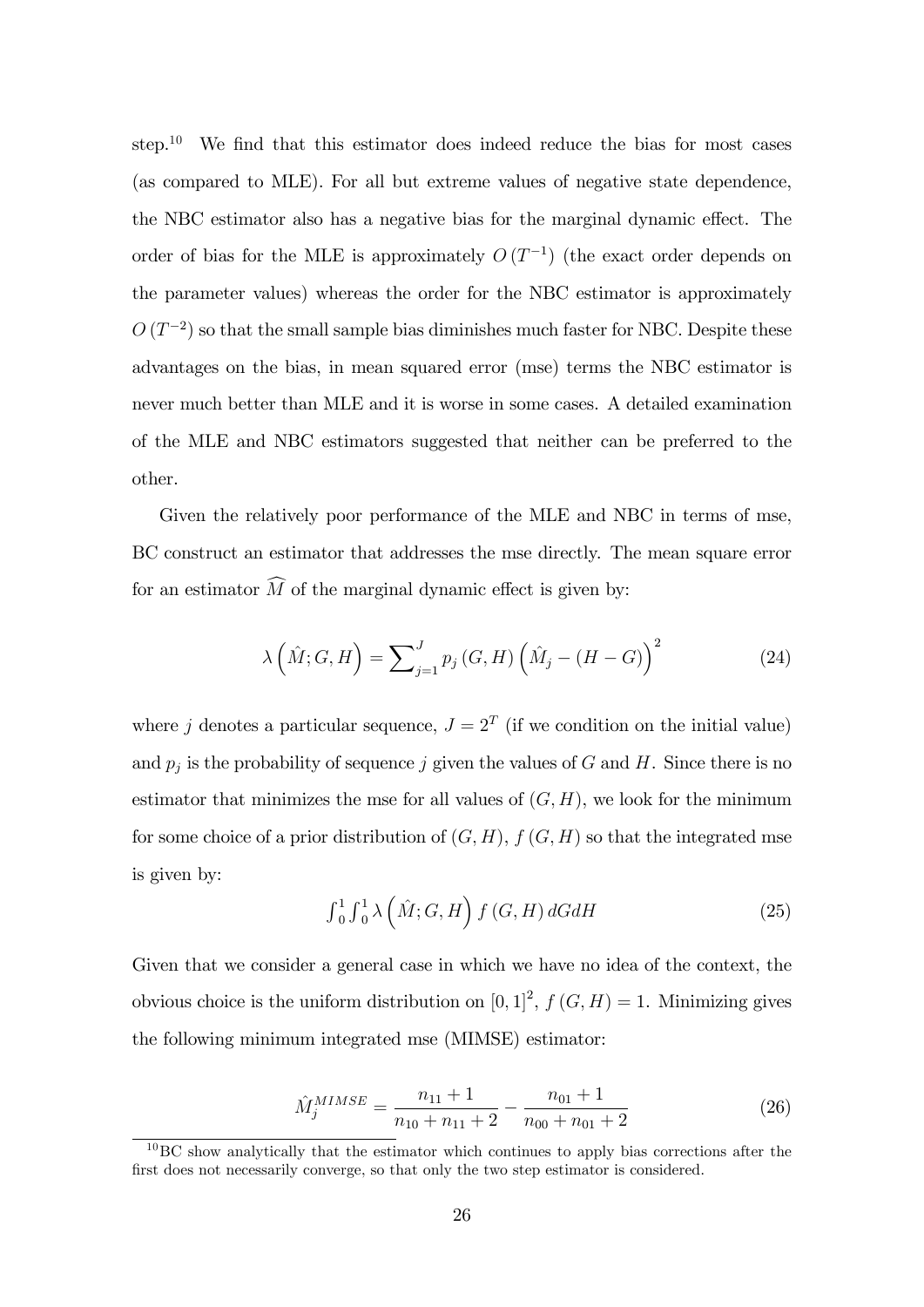This estimator is the mean of the posterior distribution assuming a uniform prior. The attractions of the MIMSE estimator are that it is very easy to compute, it is always identified and it converges to maximum likelihood as  $T$  becomes large so that it inherits all of the desirable large sample properties of MLE. Figure 5 shows the small sample bias for the three estimators. The rate of convergence of the bias to zero for the MIMSE estimator is approximately  $O(T^{-0.6})$ . As can be seen, the NBC estimator starts off with a relatively small bias and converges more quickly to zero. Thus the NBC estimator unequivocally dominates the other two estimators in terms of bias. When we turn to the the mse, however, MIMSE is much better than either of the other two estimators, particularly when there is some positive state dependence  $(M > 0)$ . This is shown in figure 6. As can be seen there, the MIMSE estimator starts not too far above the CR bound (for the MLE estimator) and converges relatively slowly to it. The other two estimators have a relatively high RMSE, particularly when we have short observation period.

## 4.3 Estimation with pooled data.

In the previous subsection we considered households in isolation but in most cases the interest is not in individual households, but in the population. Thus, it may be that the distribution of  $M$  in the population is of primary interest, rather than the values for particular households. Suppose that we observe many households. We first consider the nonparametric identification of the distribution of  $(G, H)$  with fixed  $T$ . We shall assume that we are given population values for outcomes. In this case the relevant population values are the proportions of each of the  $2<sup>T</sup>$  possible cases. Denote the population values by  $\pi_j$  for  $j = 1, 2...2^T$ . Now suppose that  $(G, H)$ are distributed over  $[0,1]^2$  with a density  $f(G,H)$ . The population proportions are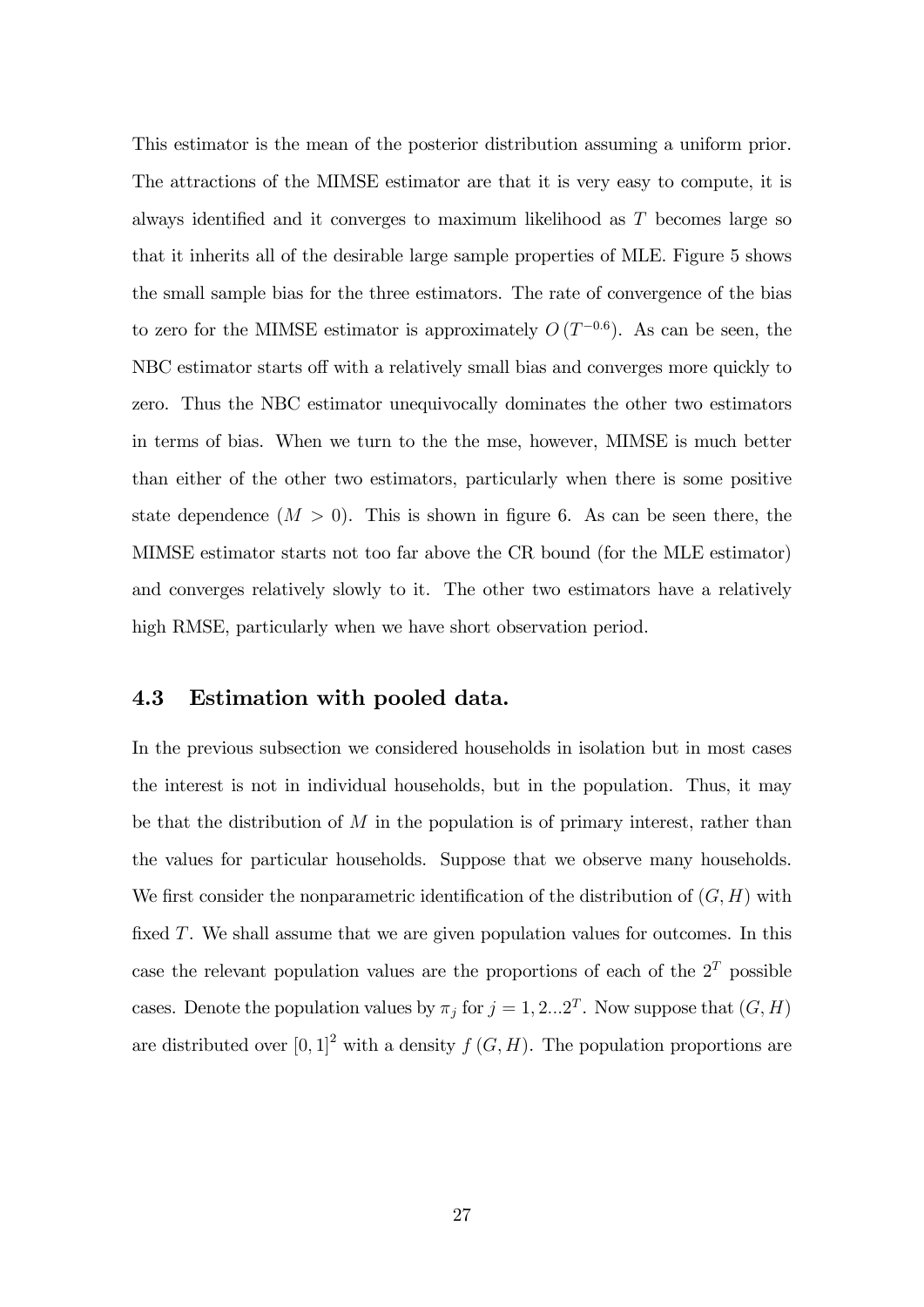given by the integral equations: $^{11}$ 

$$
\pi_j = \int_0^1 \int_0^1 p_j(G, H) f(G, H) dG dH, j = 1, 2...2^T
$$
\n(27)

where, the probabilities are given by:

$$
p_j\left(G, H\right) = G^{n_{01}^j} \left(1 - G\right)^{n_{00}^j} H^{n_{11}^j} \left(1 - H\right)^{n_{10}^j} \tag{28}
$$

Assuming that the  $\pi_j$ 's satisfy the conditions imposed by the model, we check the following necessary condition for identification: is there only one density  $f(G, H)$ which is consistent with the set of  $2<sup>T</sup>$  equations (27)? The answer is negative. To show this we impose some structure on the model and show that even with these additional constraints the structure is not identified. Consider the case with  $T = 3$ and in which we restrict the distribution of the  $G$ 's and  $H$ 's to be discrete, each with three values:  $\{G_1, G_2, G_3\}$  and  $\{H_1, H_2, H_3\}$ . Let the probabilities of each of the nine combinations  $(G_k, H_l)$  be given by the  $(9 \times 1)$  vector  $\theta$  with values that sum to unity. Define the  $(8 \times 9)$  matrix A by:

$$
A_{jm} = (G_m)^{n_{01}^j} (1 - G_m)^{n_{00}^j} (H_m)^{n_{11}^j} (1 - H_m)^{n_{10}^j}
$$
 (29)

Then the analogue to (27) is:

$$
\pi = A\theta \tag{30}
$$

where  $\pi$  is observed and the values of  $\{G_1, G_2, G_3\}$ ,  $\{H_1, H_2, H_3\}$  and  $\theta$  are to be solved for. Clearly the latter are not uniquely determined by the former since we have 8 equations and 14 unknowns.<sup>12</sup> There are more than one distribution of  $(G, H)$  that generates the same observed  $\pi$  in (30). Thus the distribution is not

<sup>&</sup>lt;sup>11</sup>Note that we have made an analysis conditional on the initial observation  $y_{i0}$ , so  $f(G, H)$ here it is the distribution given  $y_{i0}$ . A similar result could be get about the identification of the unconditional distribution.

<sup>&</sup>lt;sup>12</sup>The number of equations, 8 is equal to  $2^T$ . As matter of fact two of the  $2^T$  cases give the same equation on  $(30)$ , so there are only 7 different equations.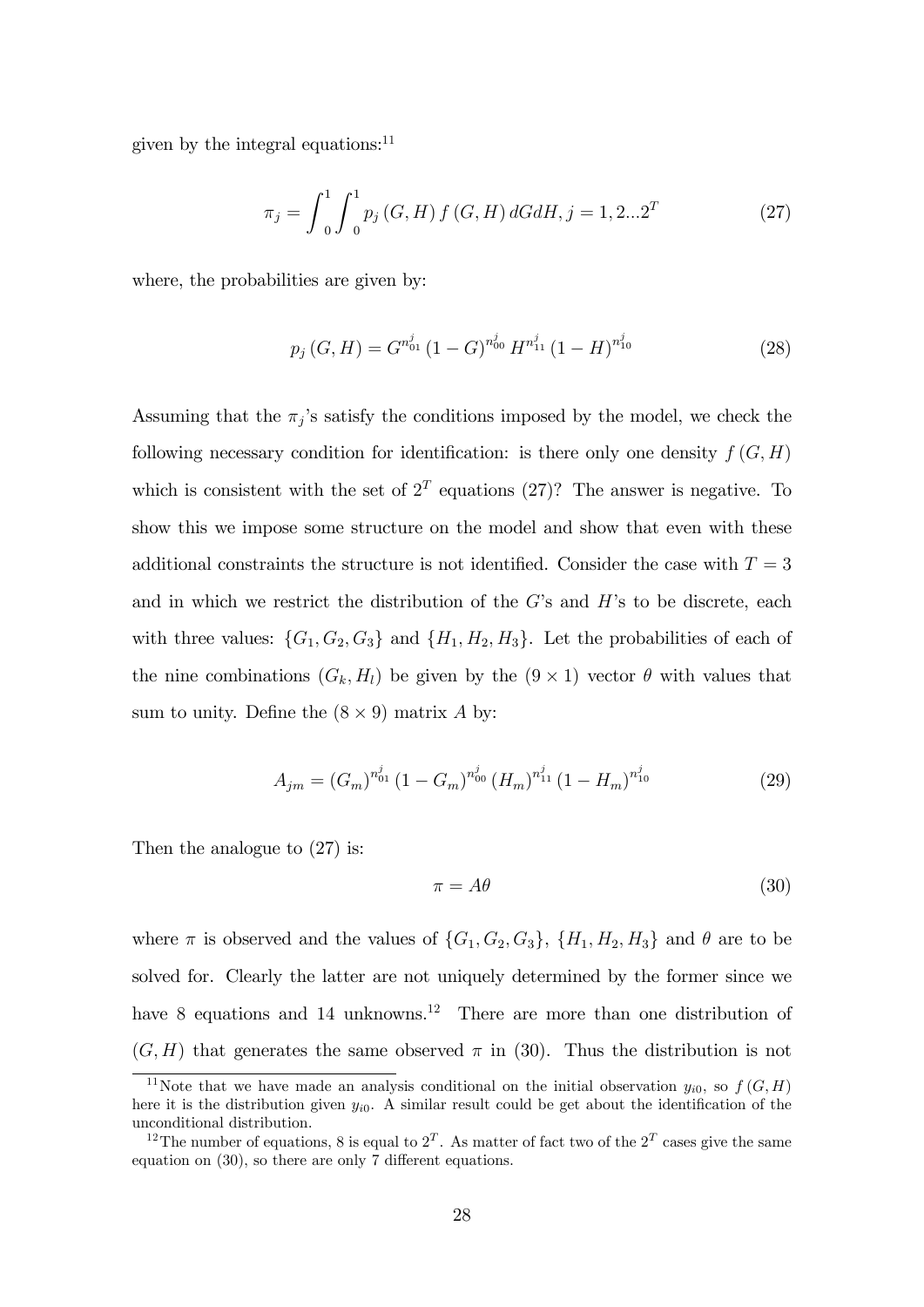nonparametrically identified. We need to either put on more structure such as a parametric model for heterogeneity, or estimate nonparametrically  $M_i$  for each unit separately and then use those estimates to define the empirical distribution of the parameters. In BC we explore the latter approach, that is, obtaining the empirical distribution from estimates for each unit. Simulations with  $T = 9$  (that is, with 10 observations, including the initial observation) suggest that the MIMSE based estimator significantly outperforms the MLE and NBC estimators in recovering the distribution of the marginal dynamic effect. This can be seen, for instance in Figure 7, that presents cdfís of the three estimators from simulations using the empirical distribution for  $(G, H)$  from the estimates reported in section 2.

This analysis suggests that it is feasible to define reasonably well performed estimators with maximal heterogeneity for the dynamic discrete choice model. Clearly such an estimator will be consistent with any theory model that generates a stationary first order Markov chains and it will also fit any generating process for the heterogeneity. In some contexts such estimators will significantly outperform (in terms of fit and congruence with theory) some version of  $(20)$  estimated using a conventional 'fixed effect' scheme.

# 4.4 Relation to recent developments in estimation of nonlinear panel data models.

In the recent years new methods of estimation for nonlinear panel data models have been developed. Arellano and Hahn (2005) present a review and explain and derive connections between the different solutions developed.<sup>13</sup> The central focus is on nonlinear models with fixed effects and the attempt to overcome the incidental parameters problem that arises from the estimation by standard MLE of common parameters in these models. Usually the specific constant intercept, the so-called

<sup>&</sup>lt;sup>13</sup>The literature reviewed by Arellano and Hahn  $(2005)$  includes Arellano  $(2003b)$ , Carro  $(2004)$ , Fernandez-Val (2005), Hahn and Newey (2004), and Woutersen (2004) among others.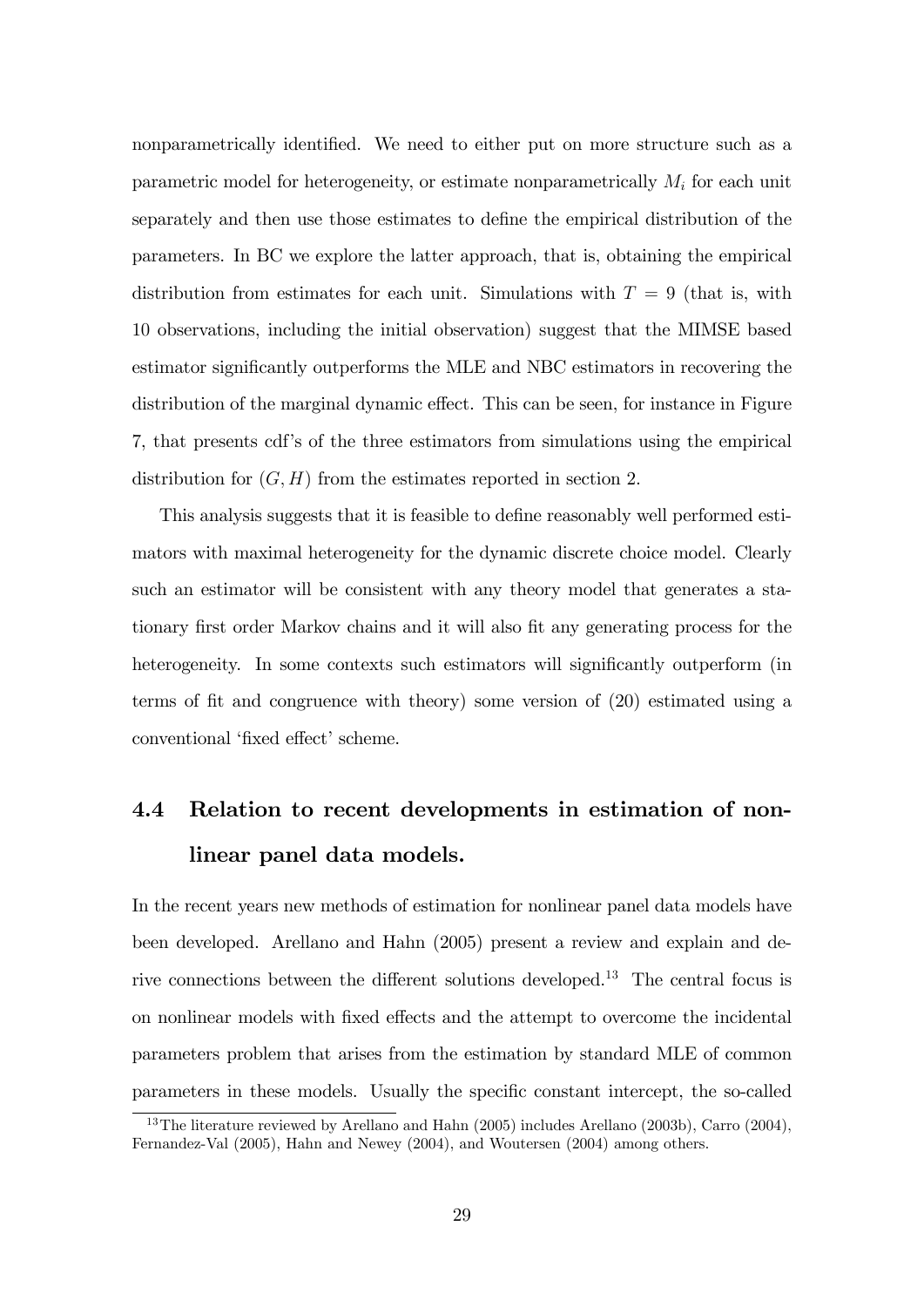fixed effect, is the only heterogeneous coefficient and the consequent incidental parameters problem may lead to severe bias in panels where  $T$  is not large. The new methods developed reduce the order of the magnitude in  $T$  of that bias, so that it may be negligible in finite samples used in practice. They remove the first order term on the expansion of the asymptotic bias of the MLE, and consider asymptotics with both  $N$  and  $T$  going to infinity.

In BC not only the intercept but also the slope are individual specific. Given this, we have a separate model for each individual in the panel. In contrast with the literature reviewed in Arellano and Hahn (2005), where the object of interest is a common parameter in the population, we first consider estimating each separate model with the T observations of each individual. In this regard our analysis is closer to the time series literature. There is no asymptotic in  $N$  given that we are estimating with one sequence. Another difference is that the nonlinear bias corrected estimator (NBC) considered by BC is not based on a first order reduction on the asymptotic bias. It is based on the exact finite sample properties of the MLE. So the NBC estimator is based on the exact formulae of the Önite sample bias that BC derive. These differences imply that some of our conclusions diverge from the recent literature. Theoretically, the first order reduction on the asymptotic bias reviewed in Arellano and Hahn (2005) does not increase the asymptotic variance as  $N$  and  $T$  go to infinity at the same rate. Furthermore, finite sample experiments, for example in Carro (2004) and Fernandez-Val (2005), provide some evidence that bias reduction can lead to a better estimator in terms of mean square error for a panel with a moderate number of periods.<sup>14</sup> However, derivations of the exact mean square error of the NBC show that it does not dominate the MLE in this criterion since it is never much better and it is worse in some cases. This means that while NBC significantly reduces the bias, it also significantly increases the variances of

 $14$ Of course, simulation experiments have been done only for some specific sample sizes and binary choice models. More finite sample experiments are needed to evalute each of those new methods.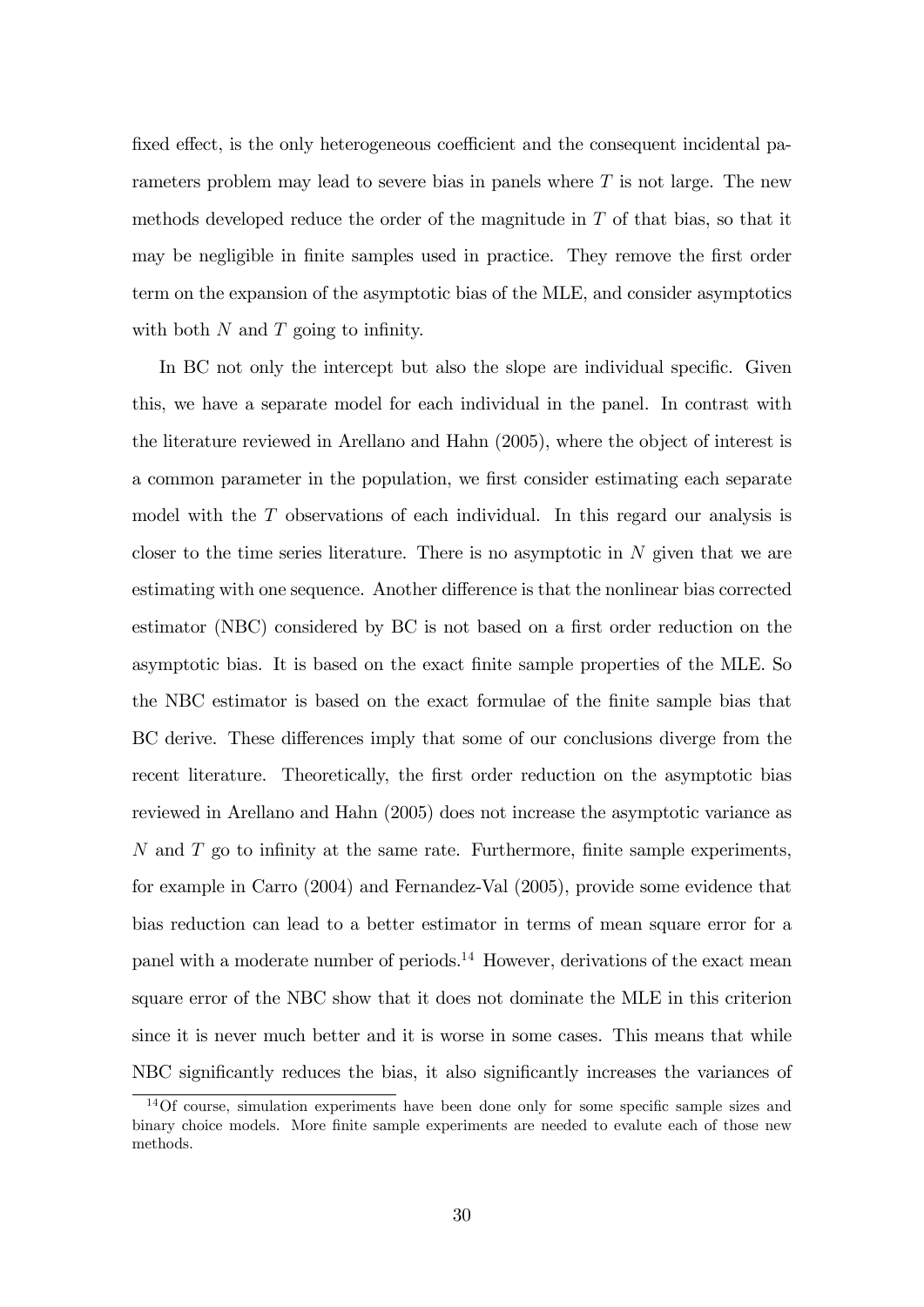the estimator in finite samples. MIMSE is a different approach in the sense that it is not derived to reduce the bias but to minimize the mean square error in finite samples. Given this, it is not defined as a bias correction of the MLE, but as new estimator in accordance with the chosen criterion.

There are two possible motivations for considering estimation of each individual's model with one sequence. First, we may be interested in each individual, for example if we are analyzing the default risk of each credit applicant. Second, in the kind of models considered, having an unbiased estimator for each individual is sufficient to define a fixed- $T$  consistent estimator of a parameter on the population of individuals. Even if is not possible to define an unbiased estimator, as shown in BC for a first order Markov chain, having an estimator for each individual model with improved properties in finite samples could lead to an estimator of a parameter defined over the population of individuals, with good finite sample properties when pooling many households. Any parameter of interest defined as a function of the model's parameters will benefit from this. In the analysis discussed in the previous three subsections there is no parameter of the model that is common to all the individuals and the marginal effect of a variable is heterogeneous. Nevertheless, in many cases our interest is in particular moments of the distribution of the marginal effect on the population; for example, the median marginal effect of a variable. BC consider estimating the whole distribution of the marginal effect in the population with pooled data. As described in the previous subsection, BC explore using the nonparametric estimators for each unit already considered (MLE, NBC, MIMSE) and then obtaining the empirical distribution in the population from estimates of the individual marginal effects. Focusing on a moment of that distribution, in principle it could be possible to apply the ideas in Arellano and Hahn (2005), since this is a common parameter to be estimated with a not very large number of periods that suffers the incidental parameters problem. This correction, following ideas in section 8 of Arellano and Hahn (2005), would be specific to each parameter of interest one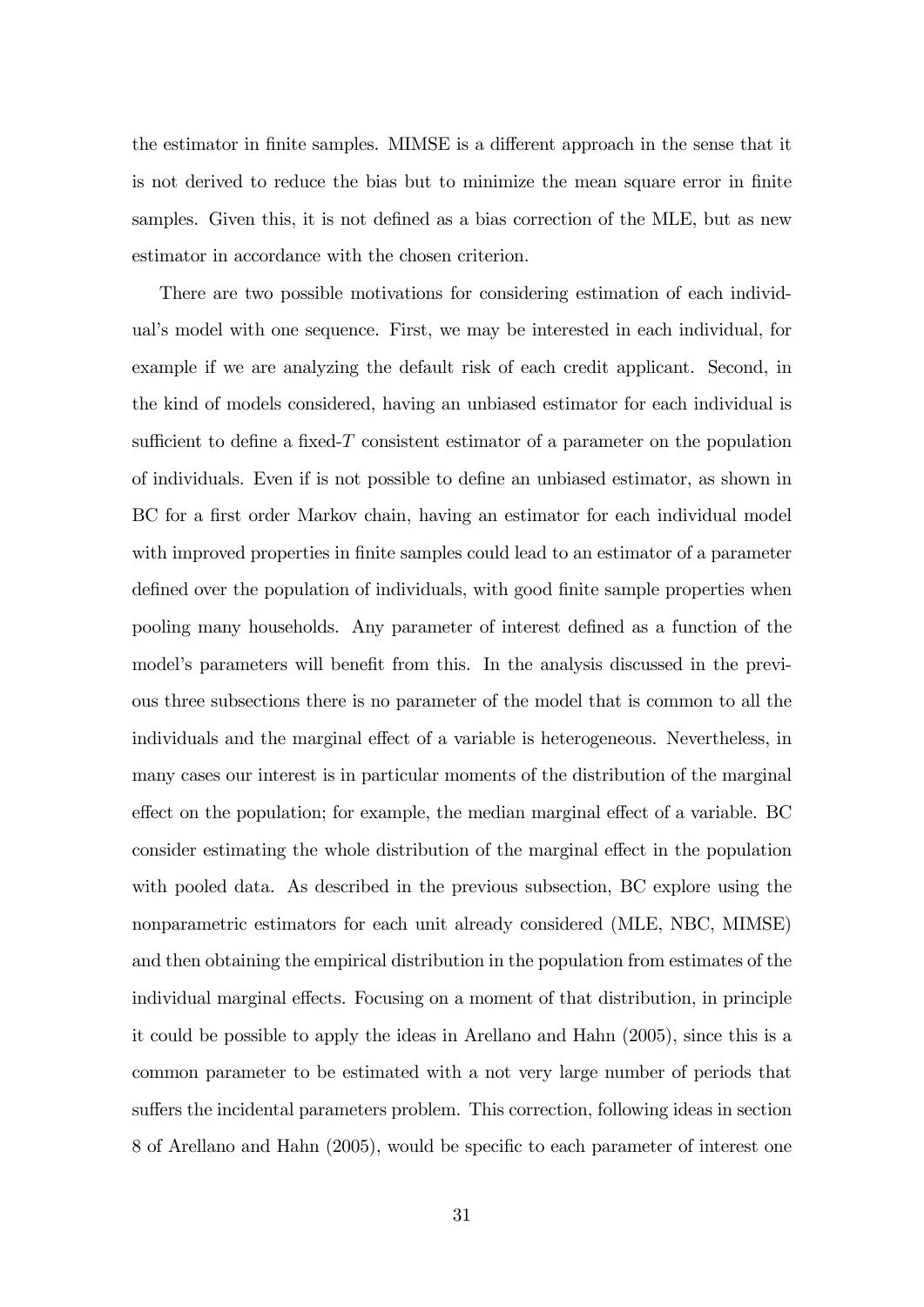may want to consider, in contrast to the case where you have good estimates of the model's parameters. In any case, this possibility remains unexplored in practice for models where all the parameters are heterogeneous.

# 5 Conclusions.

In this paper we have presented a selective and idiosyncratic view of the current state of allowing for heterogeneity in microeconometric modelling. Our main theme has been that there is more heterogeneity than we usually allow for and it matters for outcomes of interest. Additionally, it is difficult to allow for heterogeneity but when considering how to do it we have to keep an eye on fitting the data and on the interpretability of the estimates. Thus how we introduce heterogeneity into our empirical analysis should depend on the data to hand, the questions deemed to be of interest and the economic models under consideration. The lesson from the last thirty years seems to be that this requires case by case specifications and eschewing the use of schemes whose only virtue is that they are statistically convenient.

# References

- [1] Alvarez, Javier, Martin Browning and Mette Ejrnaes (2002): "Modelling income processes with lots of heterogeneity", CAM WP-2002-01, University of Copenhagen.
- $[2]$  Andersen, Erling B. (1970): "Asymptotic properties of conditional maximum likelihood estimators", Journal of the Royal Statistical Society, Series B, 32, 283-301.
- [3] Arellano, Manuel (2003a): Panel Data Econometrics, Oxford University Press.
- [4] Arellano, Manuel (2003b): "Discrete Choice with Panel Data" Investigaciones  $E$ conómicas, vol. XXVII  $(3)$ , 423-458.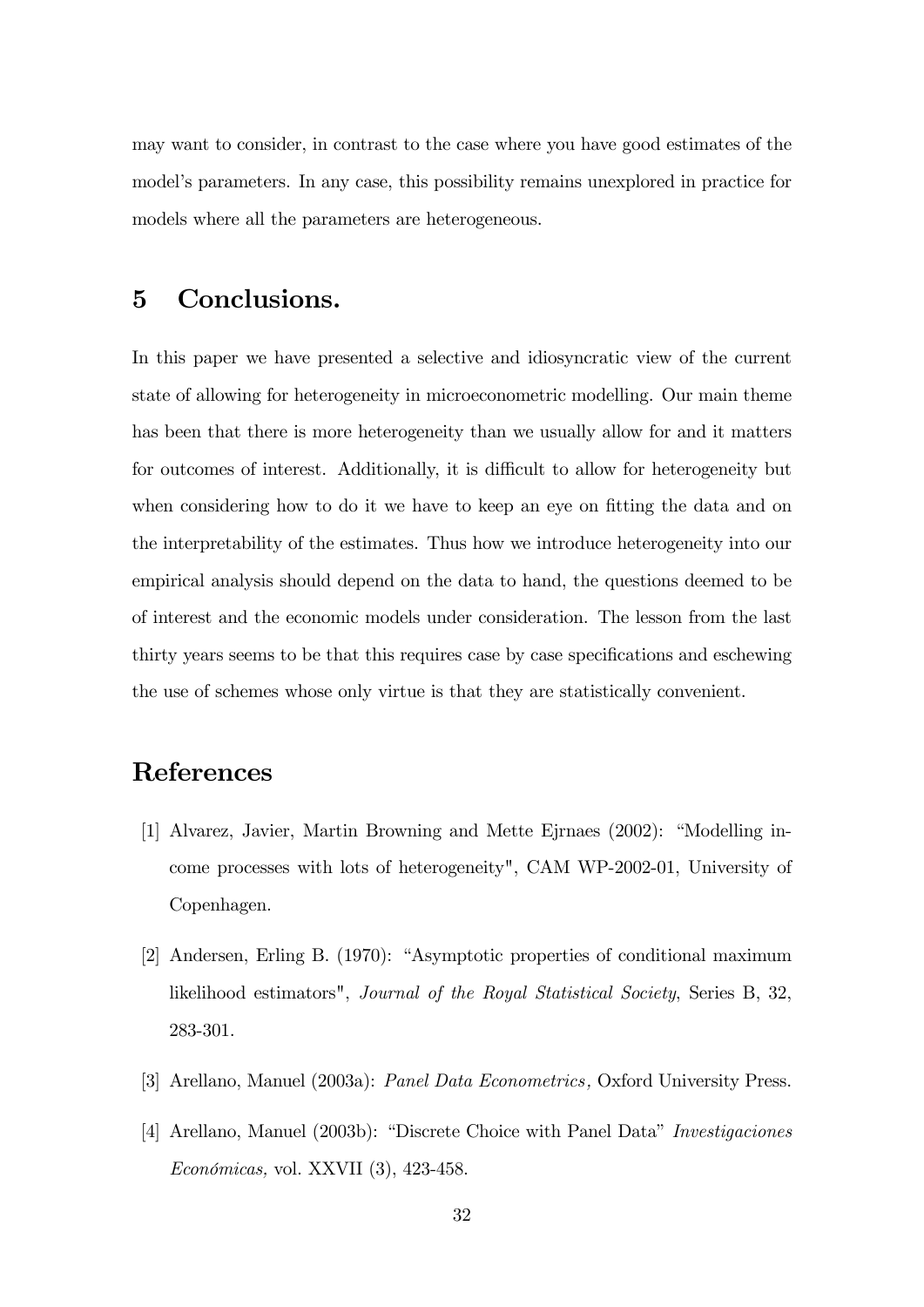- [5] Arellano, Manuel and Jinyong Hahn (2005): "Understanding Bias in Nonlinear Panel Models: Some Recent Developments". CEMFI Working Paper No. 0507. Prepared for the Econometric Society World Congress, London, August 2005.
- [6] Browning, Martin and Jesus Carro (2005): "Heterogeneity in dynamic discrete choice models". unpublished manuscript.
- [7] Card, David (1999): "The Causal Effect of Education on Earnings", in Handbook of Labor Economics, volume 3A, ed. by Orley Ashenfelter and David Card. Amsterdam and New York: North Holland.
- $[8]$  Card, David  $(2001)$ : "Estimating the return to schooling: progress on some persistent econometric problemsî, Econometrica, 69, 1127-1160
- [9] Carro, Jesus (2004): "Estimating Dynamic Panel Data Discrete Choice Models with Fixed Effects", unpublished manuscript.
- [10] Carro, Jesus and Pedro Mira  $(2005)$ : "A dynamic model of contraceptive choice of Spanish couplesî, Journal of Applied Econometrics, forthcoming.
- [11] Chamberlain, G. (1980), "Analysis of Covariance with Qualitative Data",  $Re$ view of Economic Studies, 47, 225.238.
- [12] Cunha, Flavio, James Heckman and Salvador Navarro (2005), "Separating uncertainty from heterogeneity in life cycle earnings", Oxford Economic Papers, 57, 191- 261.
- [13] Fernandez-Val, Ivan (2005): "Estimation of Structural Parameters and Marginal Effects in Binary Choice Panel Data Models with Fixed Effects", unpublished manuscript.
- [14] Hahn, Jinyong and Whitney Newey (2004): "Jackknife and Analytical Bias Reduction for Nonlinear Panel Models", Econometrica, 72, 1295-1319.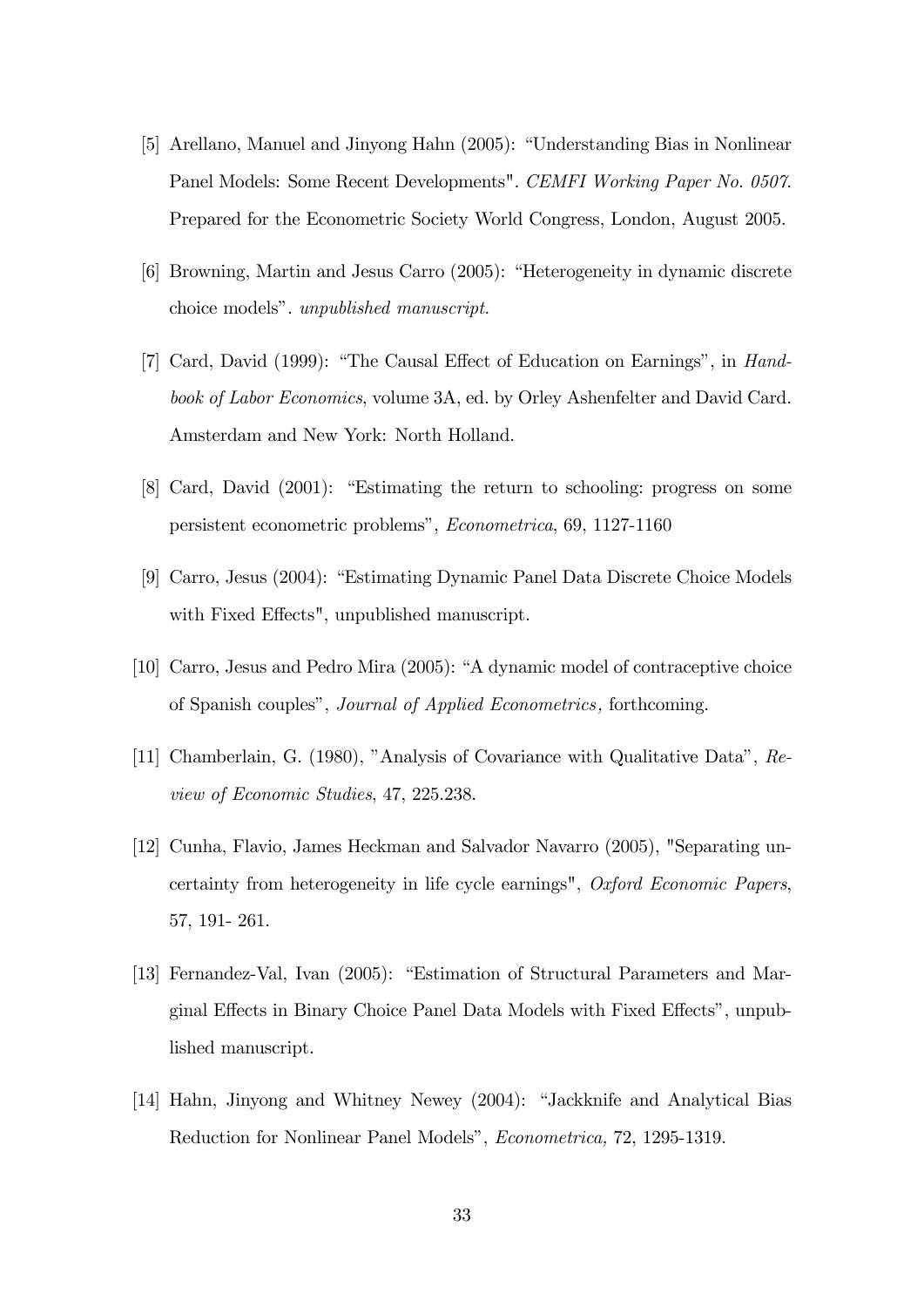- [15] Heckman, James (1981): "Statistical Models for Discrete Panel Data" in Structural Analysis of Discrete Data with Econometric Applications, C. F. Manski and D. McFadden (eds.), MIT Press.
- [16] Heckman, James (2001): "Micro Data, Heterogeneity, and the Evaluation of Public Policy: Nobel Lecture", *Journal of Political Economy*, 109, 673-748.
- [17] Heckman, James, Rosa Matzkin and Lars Nesheim (2003): "Simulation and Estimation of Nonadditive Hedonic Models", NBER Working Papers: 9895.
- [18] Heckman, James and Edward Vytlacil (1998): "Instrumental Variables Methods for the Correlated Random Coefficient Model: Estimating the Average Rate of Return to Schooling When the Return is Correlated with Schooling", Journal of Human Resources, 33, 974-987.
- [19] Heckman, James and Edward Vytlacil (2005): "Structural Equations, Treatment Effects, and Econometric Policy Evaluations", *Econometrica*, 73, 669-738.
- [20] Imbens, Guido and Joshua D. Angrist (1994): "Identification and Estimation of Local Average Treatment Effects", Econometrica, 62, 467-476.
- [21] Keane Michael P. and Kenneth I. Wolpin (1997): "The Career Decisions of Young Men", *Journal of Political Economy*, 105, 473-521.
- [22] Lancaster, Tony (1979): "Econometric Methods for the Duration of Unemployment", Econometrica, 47, 939-56
- [23] Laroque, Guy (2005): "Income Maintenance and Labor Force Participation", Econometrica, 73,
- [24] Lindsey, J. K. (2001): Parametric Statistical Inference, Oxford Statistical Science Series, Clarendon Press, Oxford.
- [25] McFadden, Daniel and Kenneth Train (2000), "Mixed MNL models of discrete response", Journal of Applied Econometrics, 15, 447-470.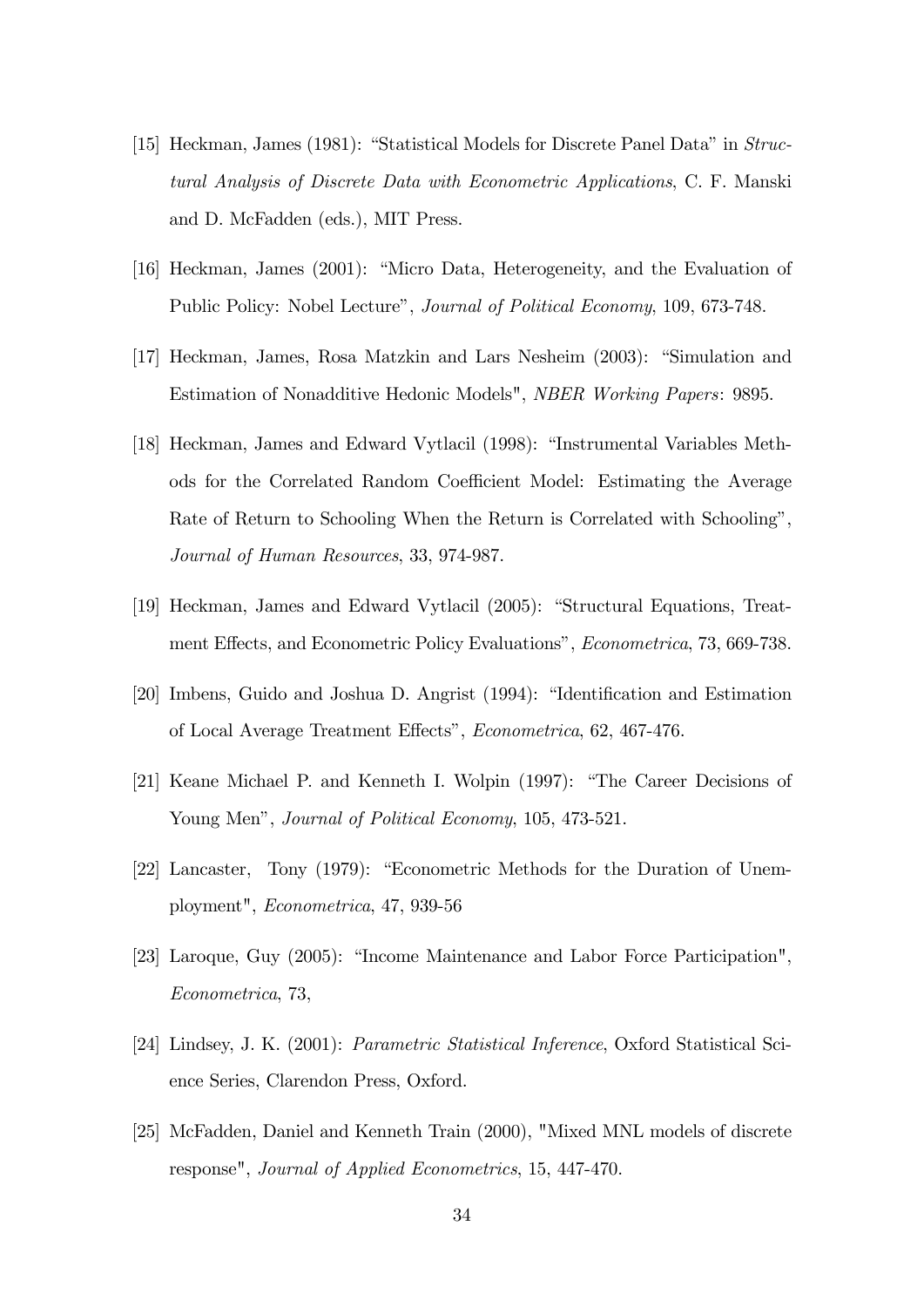- [26] Meghir, Costas and Luigi Pistaferri (2004): "Income Variance Dynamics and Heterogeneity", Econometrica, 72, 1-32.
- [27] Mundlak, Y. (1961): "Empirical Production Function Free of Management Bias", Journal of Farm Economics, 43, 44-56.
- [28] National Research Council (2001), Cells and Surveys, National Academy Press, Washington, D.C.
- [29] Patterson, K. David (200): "Lactose intolerance", chapter IV.E.6, volume 1, The Cambridge World History of Food, Kenneth Kiple and Kriemhild Conee Ornelas (eds), Cambridge University Press, Cambridge.
- [30] Pesaran M. Hashem and Ron Smith (1995): "Estimating long-run relationships from dynamic heterogenous panels ", Journal of Econometrics, 68, 79-113.
- [31] Rubinstein and Weiss (2005): "Post Schooling Wage Growth: Investment, Search and Learning, mimeo, Eithan Berglas School of Economics, Tel-Aviv University.
- [32] Stigler, George J; Becker, Gary S (1977): "De Gustibus Non Est Disputandum", American Economic Review, 67, 76-90.
- [33] Vink, Jacqueline, Gonneke Willemsen and Dorret Boomsma (2003): "The association of current smoking behavior with the smoking of parents, siblings, friends and spouses", Addiction, 98, 923-931.
- [34] Wooldridge, Jeffrey (2005), "Simple Solutions to the Initial Conditions Problem in Dynamic, Nonlinear Panel Data Models with Unobserved Heterogeneity", Journal of Applied Econometrics, 20, 39-54
- [35] Woutersen, Tiemen (2004): "Robustness Against Incidental Parameters", unpublished manuscript.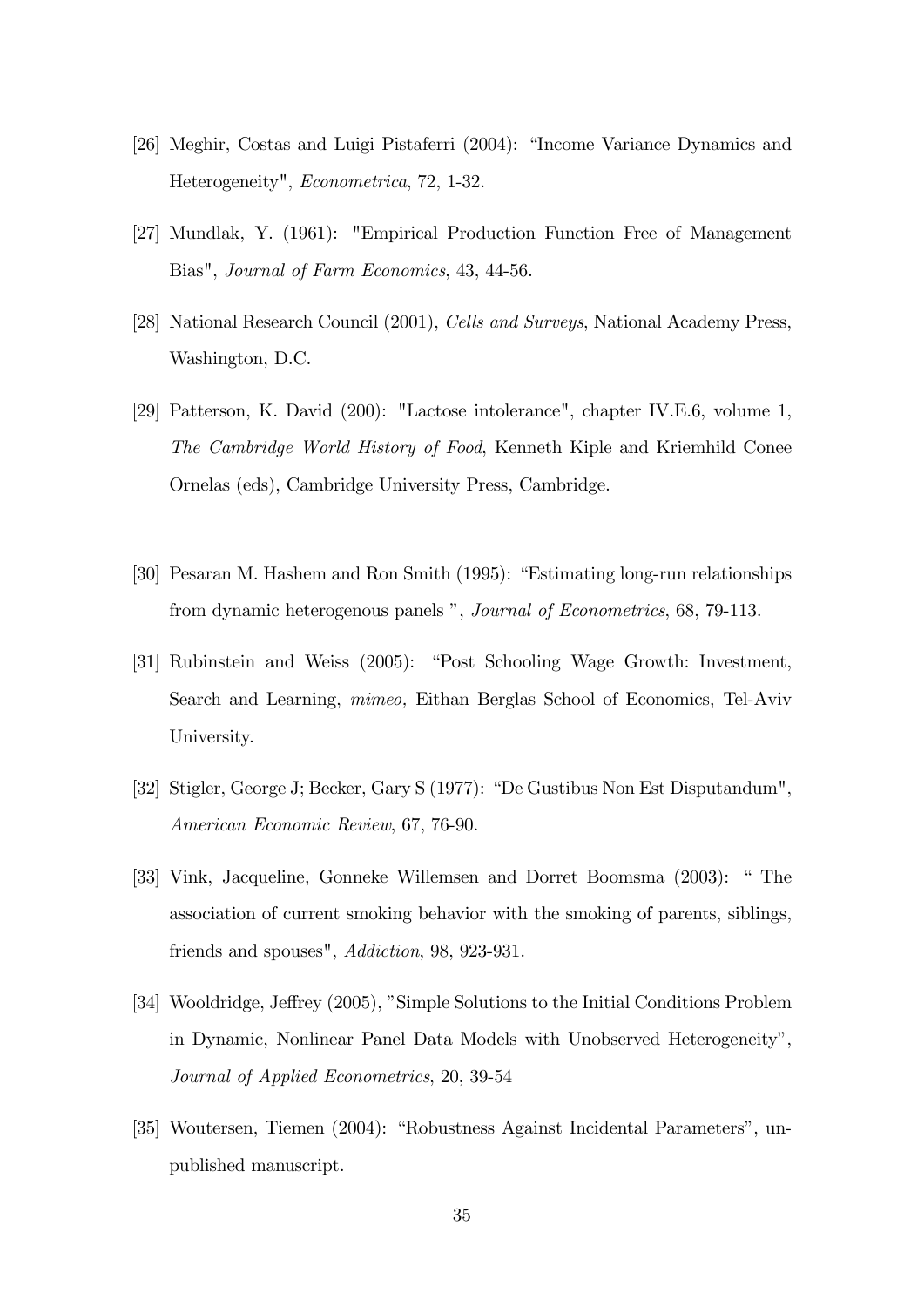

Figure 1: Ten earnings paths for US white male high school graduates.



Figure 2: The trade-off for lifetime earnings.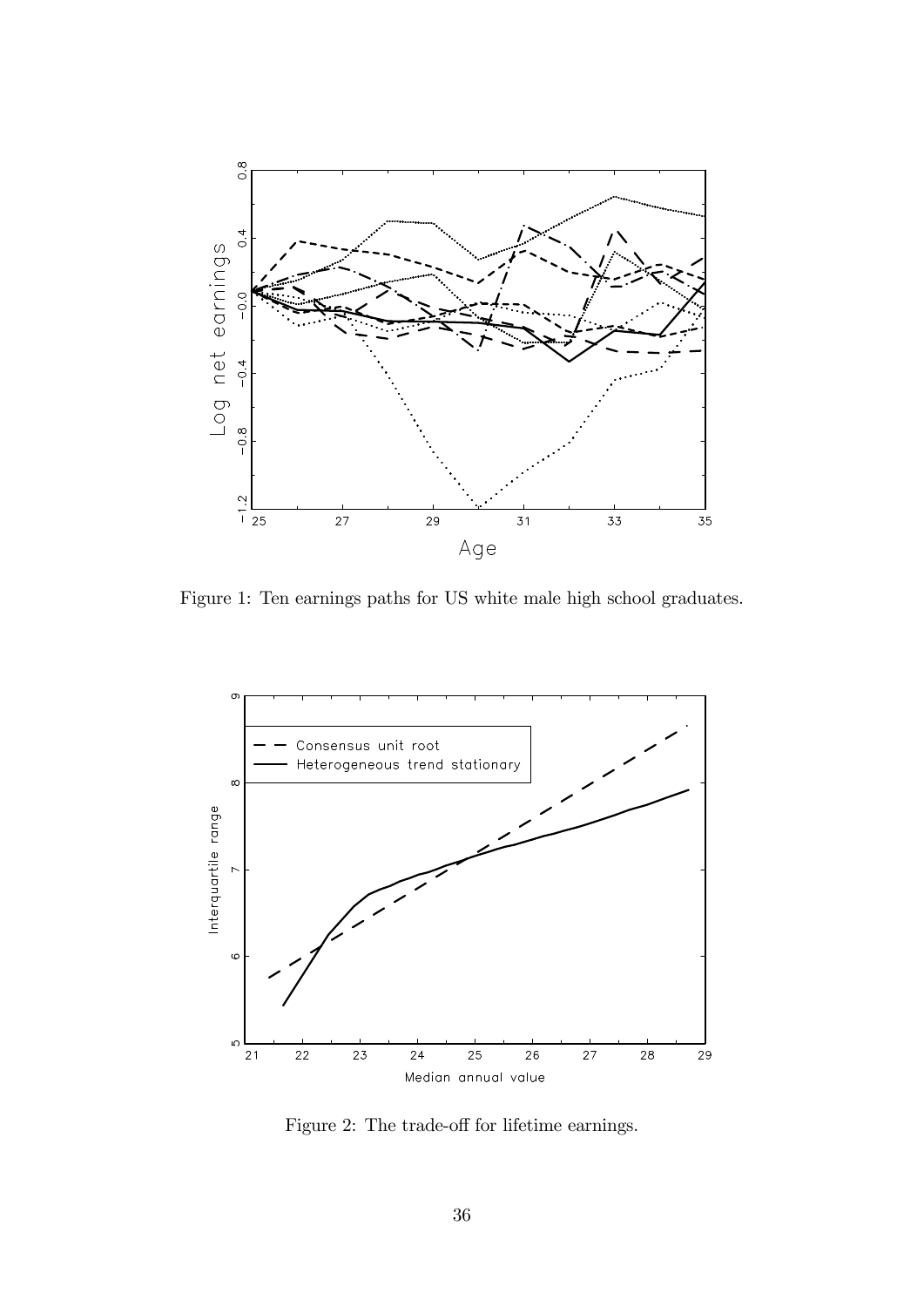

Figure 3: Distribution of parameters for dynamic discrete choice model.



Figure 4: Marginal distributions of parameters of interest.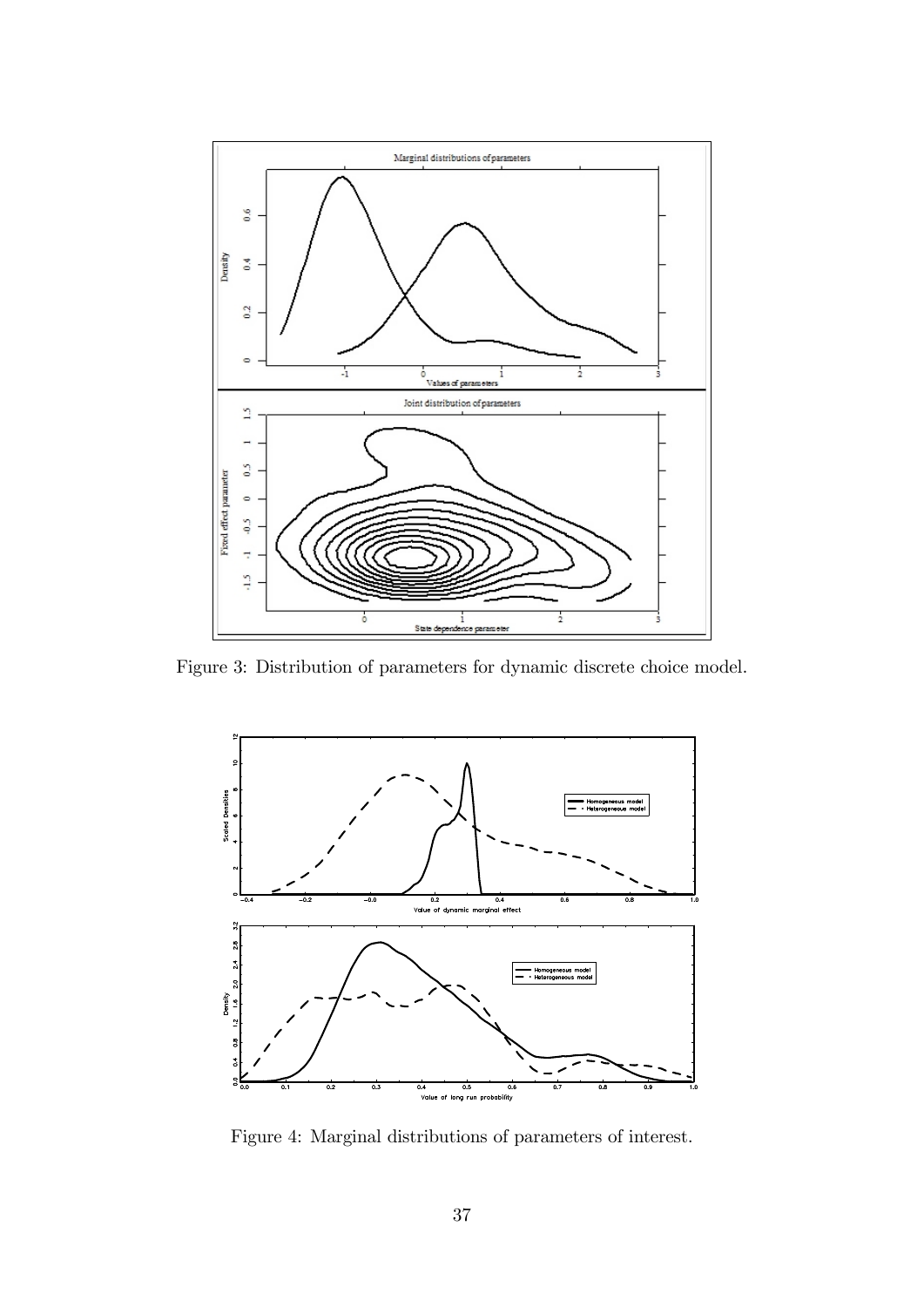

Figure 5: Bias of three estimators.



Figure 6: RMSE for three estimators.